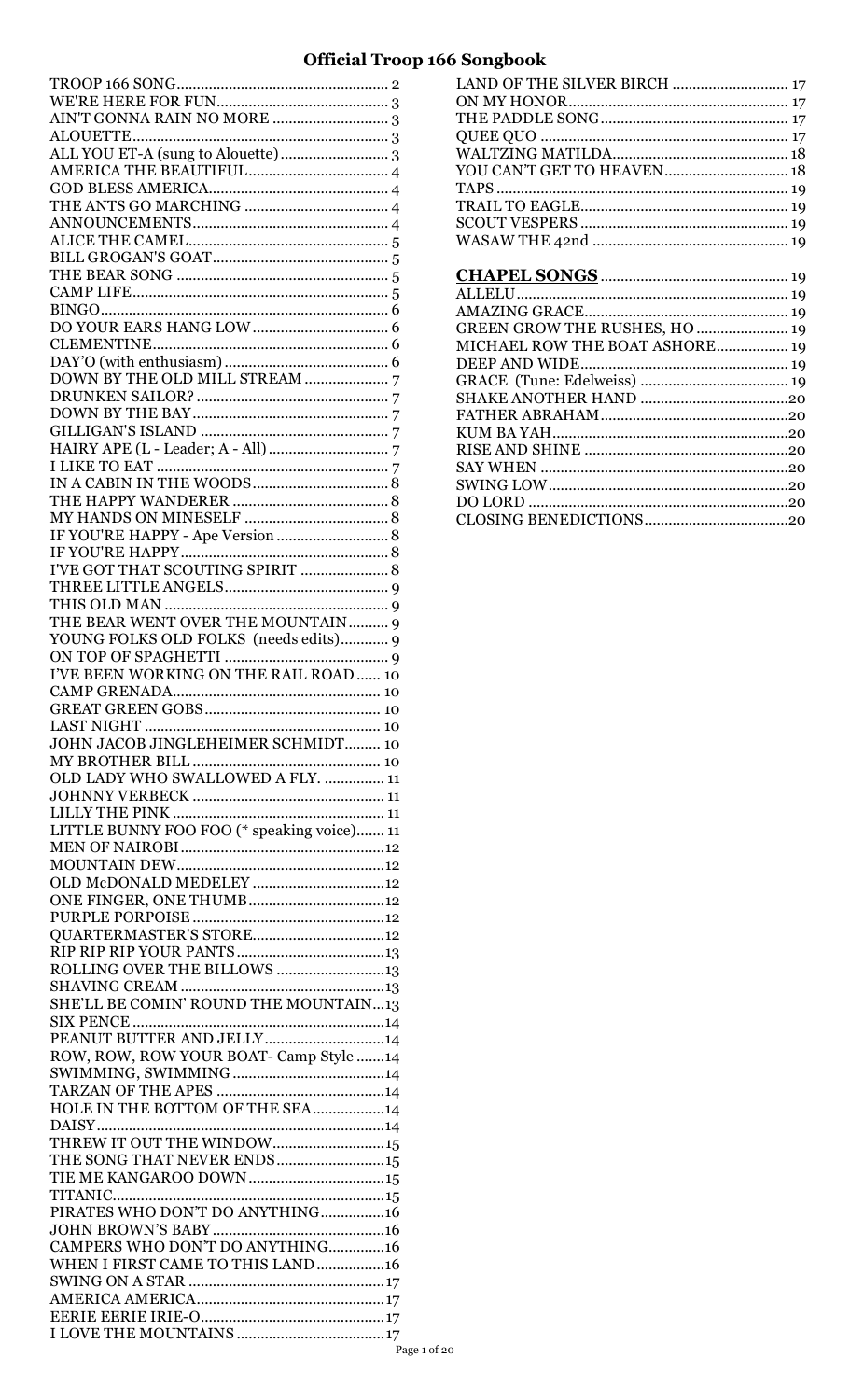#### *TROOP 166 SONG*

Raise the banner high, boys, Sing out loud and clear, Shouting out Troop 166 forever.

We're the finest Troup around, We want the world to hear, Shouting out Troop 166 forever.

*Onward and upward! Hark, the Eagles call! On to truth and knowledge, Until we're Eagles all.*

*Raise the banners high, boys, Sing out loud and clear, Shouting out Troop 166 forever.*

From the mountain tops and to the valley floor, Shouting out Troop 166 forever.

We hike to the lakes and camp the ocean shores, Shouting out Troop 166 forever.

We try to be prepared, 'cause we want to do our best, Shouting out Troop 166 forever.

The oath and law will help to meet the test, Shouting out Troop 166 forever.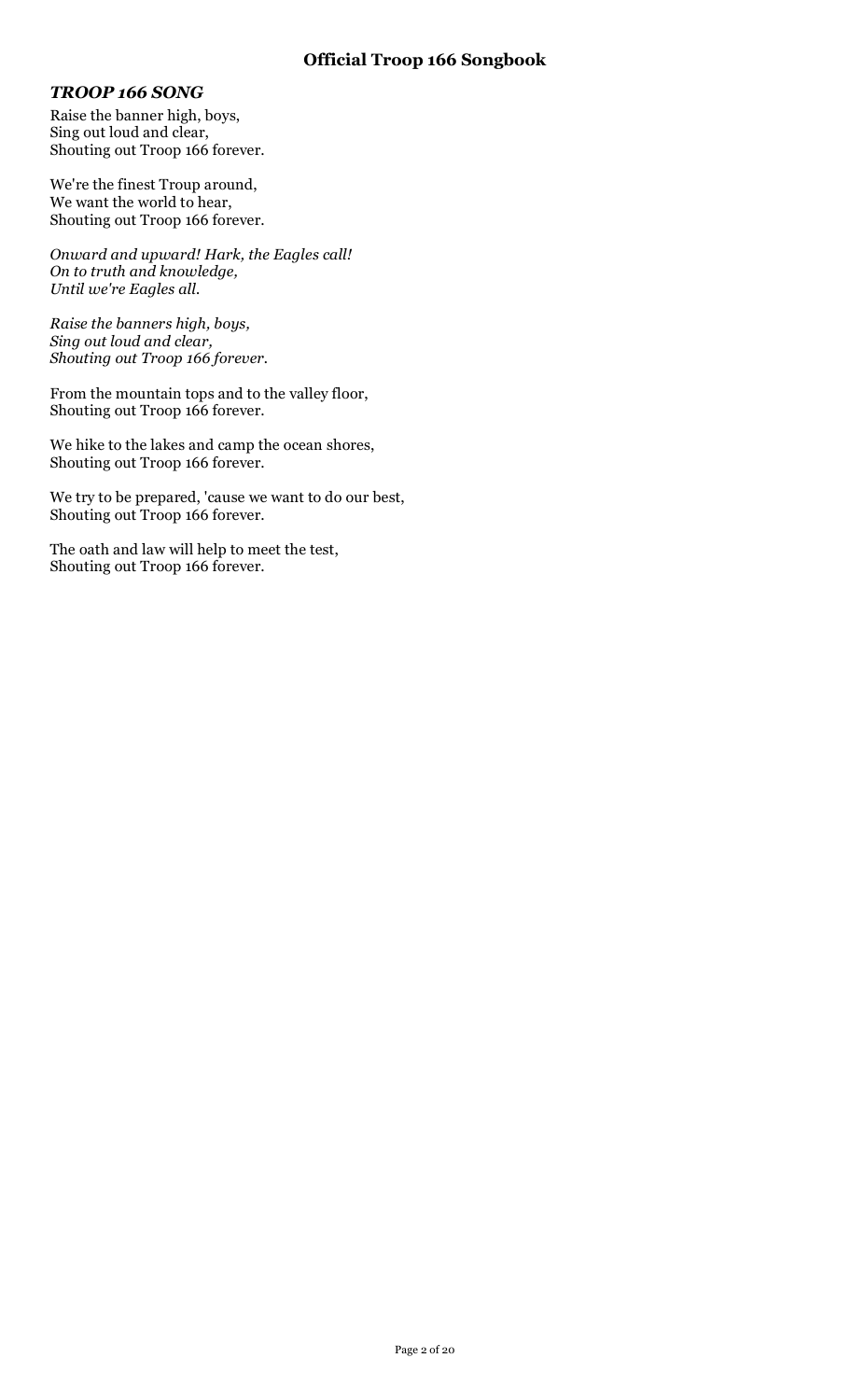#### *WE'RE HERE FOR FUN*

(Auld Lang Syne) We're here because We're here because We're here because We're here We're here for fun right from the start, So drop your dignity.

Just laugh and sing with all your heart, And show your loyalty. May all your troubles be forgot, Let this night be the best! Join in the songs we sing tonight, Be happy with the rest.

#### *AIN'T GONNA RAIN NO MORE*

**Chorus:**

It ain't gonna rain no more, no more It ain't gonna rain no more. How in the heck can I wash my neck If it ain't gonna rain no more?

#### **Verses:**

My mother was a commie, My father was a spy, And I'm the dirty squealer That told the FBI.

Rich man drives a Cadillac, Poor man drives a Ford. But my old man drives down the street On four wheels and a board.

My brother was a chemist, A chemist he's no more. For what he thought was H2O, Was H2SO4.

My uncle worked in a sewer, And by the sewer he died, And at the coroner's inquest, They called it "sewer-cide."

Once there was a rabbit, A rabbit there is no more, For what he thought was a hole in the ground, Was a hole in the Kybo floor.

Mary had a little lamb, The poor lamb now is dead. And Mary takes the lamb to school, Between two slabs of bread.

Rich man lives in a brick house, Poor man lives in a frame. My old man lives in jail, It's a brick house just the same.

Peanut sitting on the railroad track, It's heart was all a flutter. Round the corner came the 8:15 Toot, toot, peanut butter.

Chicken sittin' on the railroad track, It's heart was all a pallid. Round the bend came number 10, Toot, toot, chicken salad.

# *ALOUETTE*

Alouette, gentile Alouette, Alouette, je te plumerai. Je te plumerai la tete, Je te plumerai la tete, Et la tete, et la tete, Alouette, Alouette OH!

Alouette, gentile Alouette, Alouette, je te plumerai. Je te plumerai le bec, Je te plumerai le bec, Et le bec, et le bec, Et la tete, et la tete, , Alouette, Alouette OH!

Alouette, gentile Alouette, Alouette, je te plumerai. Je te plumerai Le nez; Etc.

Repeat, using: Le dos; Les jambes; Les pieds; Les pattes; Le cou.

#### *ALL YOU ET-A (SUNG TO ALOUETTE)*

All you et-a, think of all you et-a. All you et-a, think of all you et.

(Leader) Think of all the beans you et. (All) Think of all the beans you et.

(Leader) Beans you et! (All) Beans you et!

(Leader) All you et! (All) All you et!

Ohhhhh, all you et-a, think of all you et-a. All you et-a, think of all you et.

(Continue in same vain adding more and more types of food to the list.)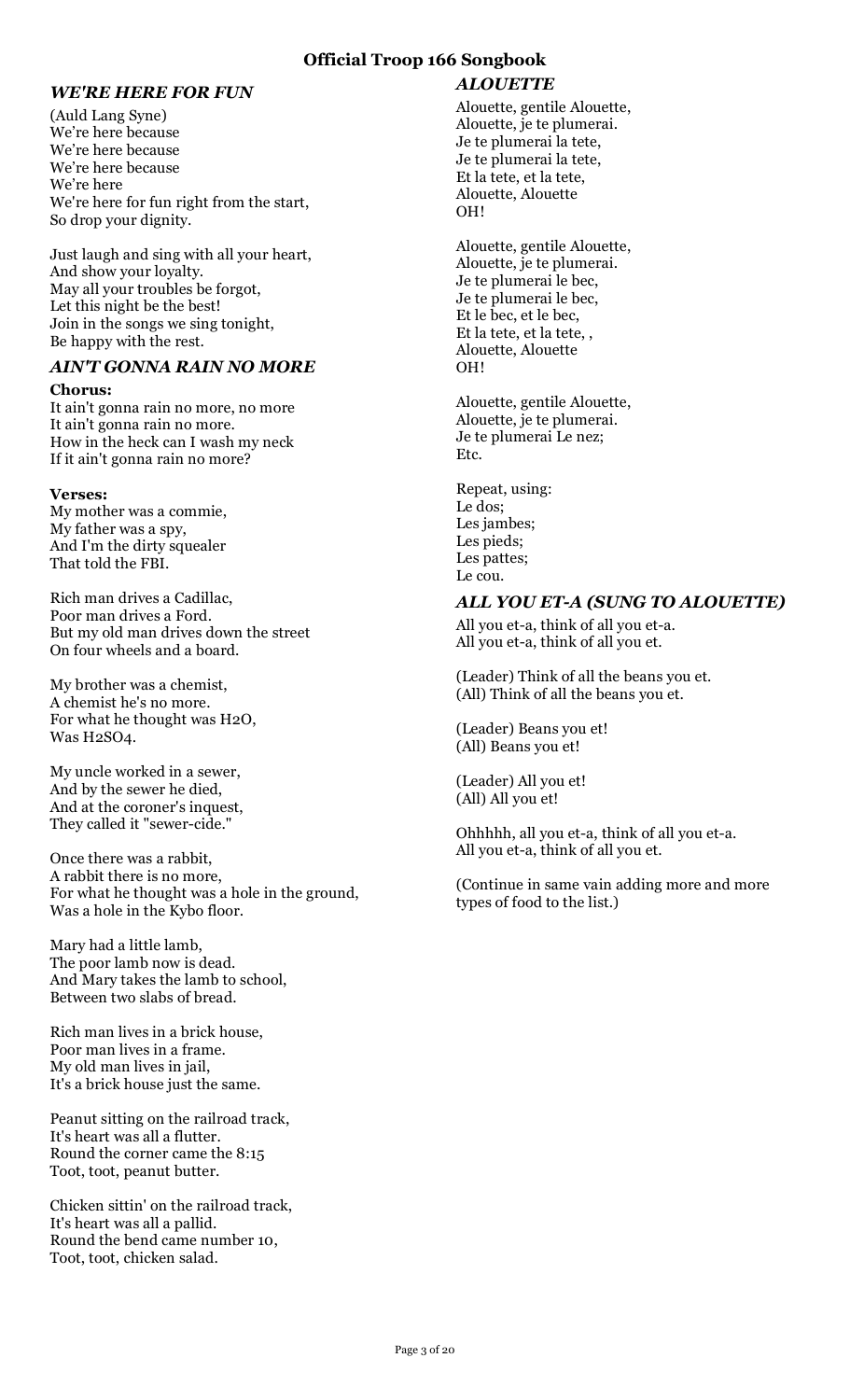#### *AMERICA THE BEAUTIFUL*

O beautiful for spacious skies, For amber waves of grain, For purple mountain majesties Above the fruited plain!

America! America! God shed His grace on thee, And crown thy good with brotherhood From sea to shining sea!

O beautiful for heroes proved In liberating strife, Who more than self their country loved, And mercy more than life.

America! America! God shed His grace on thee, And crown thy good with brotherhood From sea to shining sea!

O beautiful for patriot's dream That sees beyond the years Thine alabster cities gleam Undimmed by human tears.

America! America! God shed his grace on thee, And crown thy good with brotherhood From sea to shining sea.

#### *GOD BLESS AMERICA*

God Bless America. Land that I love Stand beside her, and guide her Thru the night with a light from above.

From the mountains, to the prairies, To the oceans, white with foam, God bless America, My home sweet home.

God Bless America, Land that I love Stand beside her, and guide her, Through the night, with the light from above.

From the mountains, to the prairies, To the ocean, white with foam, God bless America, My home sweet home. God bless America, My home sweet home.

#### *THE ANTS GO MARCHING*

The ants go marching one by one, Hurrah! Hurrah!

The ants go marching one by one, Hurrah! Hurrah!

The ants go marching one by one, The little ones stop to suck their thumbs,

And they all go marching Down, in the ground To get out of the rain,

Boom, boom, boom. Boom, boom, boom, boom.

Two - tie their shoes

Three - look at a tree Four - close the door Five - and close their eyes Six - pick up sticks Seven - look up to Heaven Eight - shut the gate Nine - pick up a dime Ten - say "the end"

#### *ANNOUNCEMENTS*

Announcements Announcements Announcements

A horrible death to die A horrible death to die A horrible death to be talked to death A horrible death to die

Announcements Announcements Announcements

We lost our Cow. MOO!!! We lost our Cow. MOO!!! We have no use For your bull!

SO! Pile it in the corner, Pile it in the corner, Pile it in the cornerrrrrr It makes the flowers grow.

It makes the flowers grow It makes the flowers grow SO! Pile it in the corner, pile it in the corner, pile it in the cornerrrrrr It makes the flowers grow

Announcements Announcements Announcements

Have you ever seen a windbag, a windbag, a windbag, Have you ever seen a windbag, well you'll see one now

Blows this way and that way And this way and that way Have you ever seen a windbag, Well you'll see one now.

Announcements Announcements Announcements

Keep announcements short and sweet, short and sweet, short and sweet Keep announcements short and sweet, 'Cause they're *BORING*!

Announcements Announcements Announcements

Little St. Augustine, looks like a slot machine Put another nickel in - nothing comes out So biff'em and bopp'm and kick'em and sock'em Put another nickel in - nothing comes out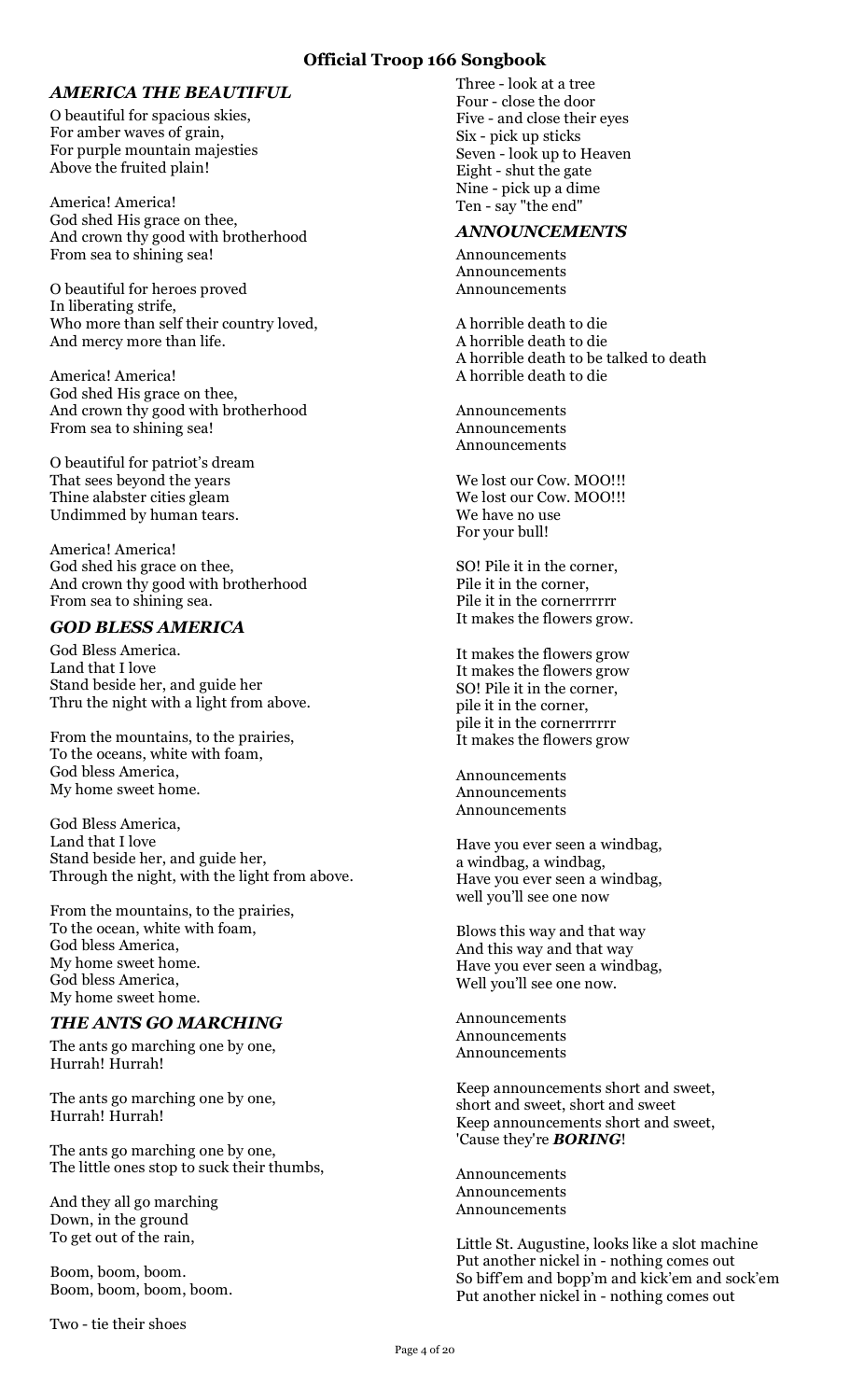## *ALICE THE CAMEL*

Alice the camel's got five humps Alice the camel's got five humps Alice the camel's got five humps So go Alice go, boom, boom, boom

Alice the camel's got four humps... Alice the camel's got three humps... Alice the camel's got two humps... Alice the camel's got one hump... Alice the camel's got no humps... So Alice is a horse

# *BILL GROGAN'S GOAT*

(Leader sings line and all repeat.) Bill Grogan's Goat. (Not a chicken but a goat) Was feelin' fine, (Not bad but fine) He ate three red shirts. (Not pants but shirts) Right off the line. (Not a rope but a line) Bill took a stick, (Not a rock but a stick) Gave him a whack. (Not a hack but a whack) And tied him to, (Not one but two) The railroad track. (Not a road but a track) The whistle blew. (Not red but blue) The train grew nigh. (Not far but nigh) Bill Grogan's Goat, (Not a chicken but a goat) Was doomed to die. (Not live but die) He gave three groans, (Not moans but groans) Of awful pain. (Not joy but pain) Coughed up three shirts, (Not pants but shirts) And flagged the train. (Not a car but a train)

# *THE BEAR SONG*

(L-Leader, A- All) L - The other day, A- (Repeat) L- I met a bear, A- (Repeat) L - With tennis shoes. A- (Repeat) L - A dandy pair A- (Repeat) A - The other day I met a bear, with tennis shoes, a dandy pair

(Other verses)

He looked at me, I looked at him He sized up me, I sized up him

He said to me, "Why don't you run? I see you ain't, Got any gun"

And so I ran, Away from there But right behind Me was that bear

Ahead of me I saw a tree A great big tree Oh, Lordy me

The nearest branch Was ten feet up. I'd have to jump And trust my luck

Into the air, But I missed that branch, Away up there

Now don't you fret, Now don't you frown. 'Cause I caught that branch, On the way back down.

The moral of This story is, Don't talk to bears In tennis shoes

That's all there is, There ain't no more. Unless I meet, That bear once more

# *CAMP LIFE*

The biscuits at Camp Parsons They say are mighty fine. One rolled off the table, And killed a friend of mine.

#### **Chorus:**

Oh, I don't want no more of camp life, Gee, Ma I wanna go, But they won't let me go, Gee, Ma I wanna go home. **Verses:** The showers at Camp Parsons They say are mighty fine. The water is so cold there, It freezes up your spine.

The counselors at Camp Parsons They say are mighty fine. They look like Robert Redford, And act like Frankenstein.

The medic at Camp Parsons They say is mighty fine. My friend got a splinter, His funeral is at nine.

The kisky at Camp Parsons They say is mighty fine. It looks like colored water, And tastes like turpentine.

The water at Camp Parsons They say is mighty fine, The hot comes out like ice cubes, The cold could melt a dime.

The showers at Camp Parsons They say are mighty fine. I share them with the spiders, But they don't seem to mind.

The toilets at Camp Parsons They say are mighty fine. I flushed my flashlight down one, And its still shining fine. The cake at Camp Parsons They say is mighty great. The stuff I'm eating now Is sticking to my plate.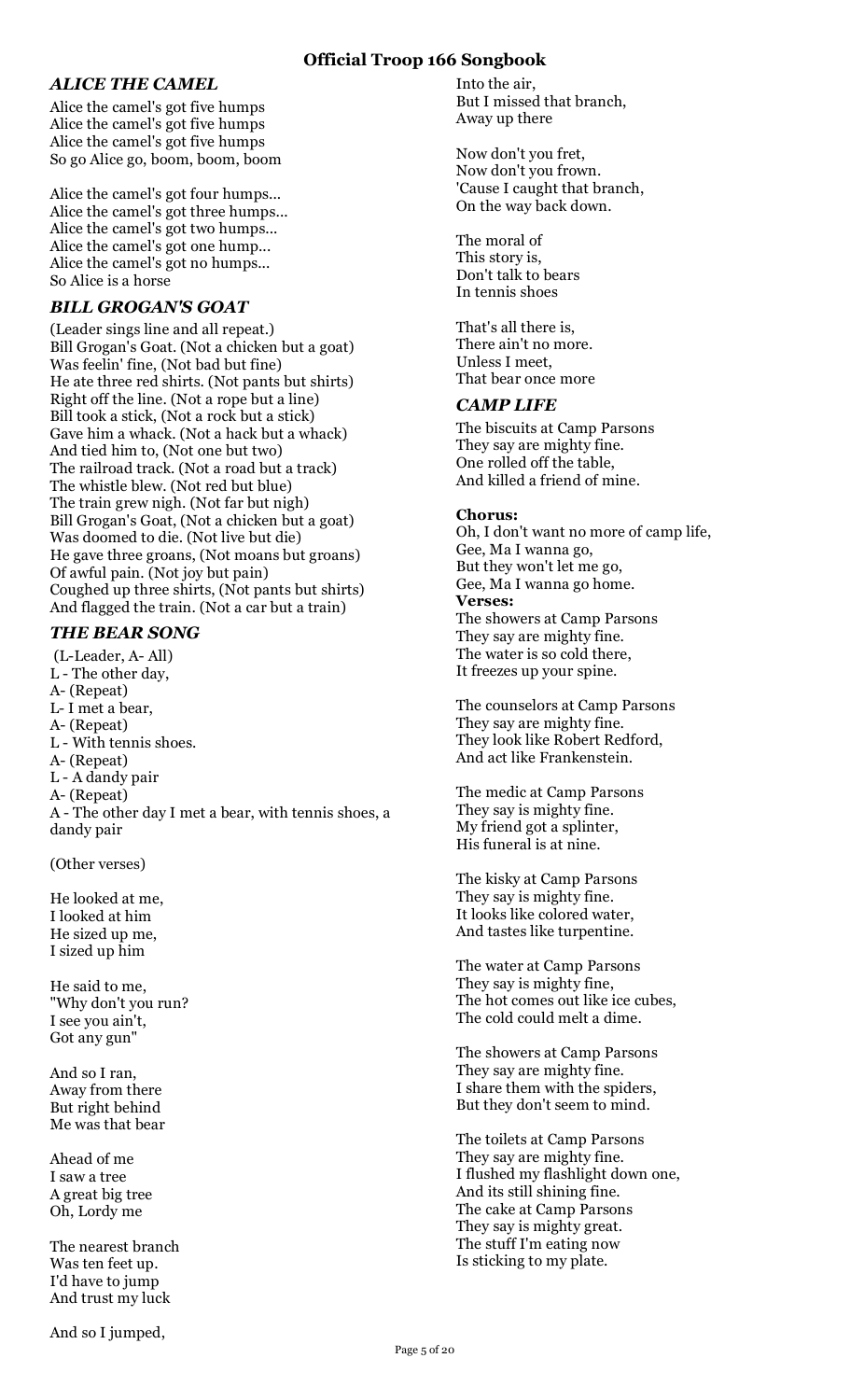## *BINGO*

(Tune: Old McDonald Had A Farm) I know a farmer had a dog, Bingo was his name-o.

(Spell) B-I-N-G-O; B-I-N-G-O; B-I-N-G-O; Bingo was his name-o.

(Second time through you leave off the B and clap. Third time you leave off the B and I and clap twice. Etc. until you leave off all letters, using only 5 claps. Can also be sung spelling and pronouncing BINGO backwards, i.e. OGNIB.)

#### *DO YOUR EARS HANG LOW*

(Tune: Turkey in the Straw) Do your ears hang low, Can you swing 'em to and fro? Can you tie 'em in a knot, Can you tie 'em in a bow? Can you throw 'em o'er your shoulder, Like a Continental Soldier? Do your ears hang low?

Do your ears hang high; Do they reach up to the sky? Do they droop when they're wet, Do they rise when they're dry? Can you semaphore your neighbor, With a minimum of labor? Do your ears hang high?

Do your ears hang wide; Do they reach out to the side? Can you fly through the air; Can you row through the tide? Do you shade three feet of ground Every time you turn around? Do your ears hang wide?

## *CLEMENTINE*

In a cavern, in a canyon, Excavating for a mine, Dwelt a miner, forty-niner, And his daughter, Clementine.

#### **Chorus:**

Oh, my darling, oh my darling, Oh, my darling Clementine! Thou art lost and gone forever, Dreadful sorry, Clementine.

#### **Verses:**

Light as she was, and like a fairy, And her shoes were number Nine, Herring boxes, without topses, Sandals were for Clementine.

Drove she ducklings to the water, Every morning just at nine; Hit her foot against a splinter, Fell into the foaming brine.

Saw her lips above the water, Blowing bubbles mighty fine; But alas! I was no swimmer So I lost my Clementine.

In a churchyard near the canyon, Where the myrtle doth entwine, There grow roses and the posies, Fertilized by Clementine.

Then the miner, forty-niner. Soon began to peak and pine, Thought he oughter join his daughter, Now he's with his Clementine.

In my dreams she still doth haunt me, Robed in garments soaked in brine, Though in life I used to hug her, Now she's dead, I'll draw the line.

How I missed her, how I missed her, How I missed my Clementine, Then I kissed her littler sister, And forgot my Clementine.

#### *DAY'O (WITH ENTHUSIASM)*

*(Altos & sopranos = 1st Class & below Tenors, baritones, & bases = Star & above Staff & Adults solo toward the end)*

Leader: Day-o! (pause) Me say day-ay-ay-o! Daylight come and me wan go home! All: Day-o! Me say day-ay-ay-o! Daylight come and me wan go home!

Altos: Work all night on a drink a'rum Tenors: Daylight come and me wanna go home Altos: Stack banana till the morning come Tenors: Daylight come and me wan go home

Altos: Come, Mr. Tally Mon, tally me banana Tenors: Daylight come and he wanna go home Altos: Come, Mr. Tally Mon, tally me banana Tenors: Daylight come and he wanna go home

Staff & Adults: It's six foot, seven foot, eight foot, Bunch!

Tenors: Daylight come and me wanna go home Staff & Adults: Six foot, seven foot, eight foot, Bunch!

Tenors: Daylight come and me wanna go home

Altos: A beautiful bunch a'ripe banana Tenors: Daylight come and me wanna go home Altos: Hide thee deadly black tarantula Tenors: Daylight come and me wanna go home

Staff & Adults: It's six foot, seven foot, eight foot, Bunch!

Tenors: Daylight come and me wanna go home Staff & Adults: Six foot, seven foot, eight foot, Bunch!

Tenors: Daylight come and me wanna go home

Altos: Come, Mr. Tally Mon, tally me banana Tenors: Daylight come and me wanna go home Altos: Come, Mr. Tally Mon, tally me banana Tenors: Daylight come and me wanna go home

Leader: Day-o! (pause) Me say day-ay-ay-o! Daylight come and me wan go home! All: Day-o! Me say day-ay-ay-o! All: Daylight come and me wan go hoomme!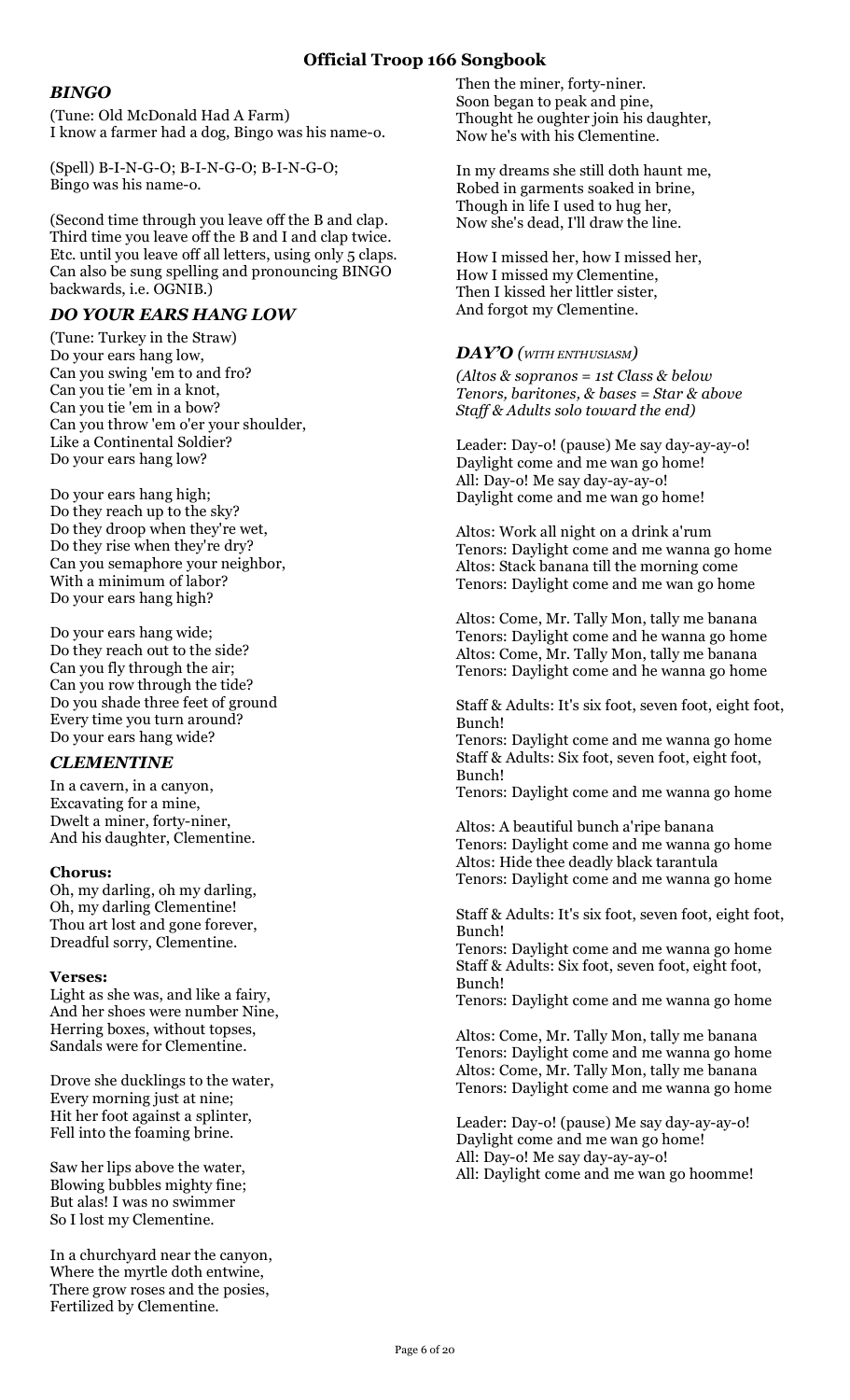#### *DOWN BY THE OLD MILL STREAM*

*(once through slowly without response, then fast with the response)*

Down by the old (not the new, but the old) Mill stream (not the river but, the stream) Where I first (not last, but first) Met you (not me, but you) With your eyes so blue (not green, but blue) Wearing gingham too (not three, but too) Well it was there I knew (not old but knew) That you loved me true. (not false but true) You were sixteen (not six, but sixteen) My village queen (not king, but queen) Down by the old (not new, but the old) Mill stream (not the river, but the stream)

## *WHAT SHALL WE DO WITH A DRUNKEN SAILOR?*

What shall we do with a drunken sailor, What shall we do with a drunken sailor, What shall we do with a drunken sailor, Earl-aye in the morning?

*Chorus:*

Way hay and up she rises Way hay and up she rises Way hay and up she rises Earl-aye in the morning

- 1. Sling him in the long boat till he's sober,
- 2. Keep him there and make 'im bale 'er.
- 3. Pull out the plug and wet him all over,
- 4. Take 'im and shake 'im, try an' wake 'im.
- 5. Trice him up in a runnin' bowline.
- 6. Give 'im a taste of the bosun's rope-end.
- 7. Give 'im a dose of salt and water.
- 8. Shave his belly with a rusty razor.
- 9. Put him in the scuppers with a hose-pipe on him.
- 10. Soak 'im in oil till he sprouts flippers.
- 11. Put him in the guard room till he's sober.
- 12. Put him in the cabin with the captain's daughter).
- 13. Take the Baby and call it Bo'sun.
- 14. That's what we'll do with the drunken sailor.

#### *DOWN BY THE BAY*

Down by the bay, where the watermelons grow Back to my home, I dare not go For if I do, my mother will say Did you ever see … a bee, with a sunburnt knee Down by the bay?

#### *SUBSTITUTES*

A goose, drinking apple juice A goat, riding in a boat A cow, with a green eyebrow Rats, wearing silk hats Beans, as big as submarines A Moose, with a loose front tooth

#### *GILLIGAN'S ISLAND*

Just sit right back and you'll hear a tale, A tale of a fateful trip. That started from this tropic port, Aboard this tiny ship. Aboard this tiny ship.

The mate was a mighty sailin' man, The skipper brave and sure. Five passengers set sail that day, For a three hour tour,

A three hour tour.

The weather started getting rough, The tiny ship was tossed. If not for the courage of the fearless crew, The Minnow would be lost, The Minnow would be lost.

The ship set ground on the shore of this, Uncharted desert isle, With Gilligan, the Skipper too, The Millionaire and his wife. The Movie Star, the Professor and Mary Ann, Here on Gilligan's Isle.

#### *HAIRY APE (L - LEADER; A - ALL)*

L - The other day, A-(repeat) L - Out by the lake. A-(repeat) L -I ran into, A-(repeat) L - A hairy Ape. A-(repeat) A - The other day out by the lake, I ran into a hairy Ape. (Other verses) I shook with fear: I shook with fright. A ten-foot ape, Is quite a sight. I backed away; The ape advanced. I crossed my legs, I wet my pants. I closed my eyes, I held my breath I waited there For certain death. But then that ape Began to laugh. He said, "I won't Rip you in half" He said, "I see That you're a Scout. Can you tell me What that's about?" I said, "We camp." 1 said, "We hike." "It's something that I really like." He said, "It sounds Like lots of fun To be a Scout. Can I be one?" He's still a Scout, This very day. He's Eagle rank; He's in O.A The moral is That scouting is fun, And Scouting is For everyone.

#### *I LIKE TO EAT*

I like to eat, I like to eat, Apples and bananas. (substitute vowels E, I, O, U for A in other verses.) I like to iat, I like to iat, Ipples and bininis.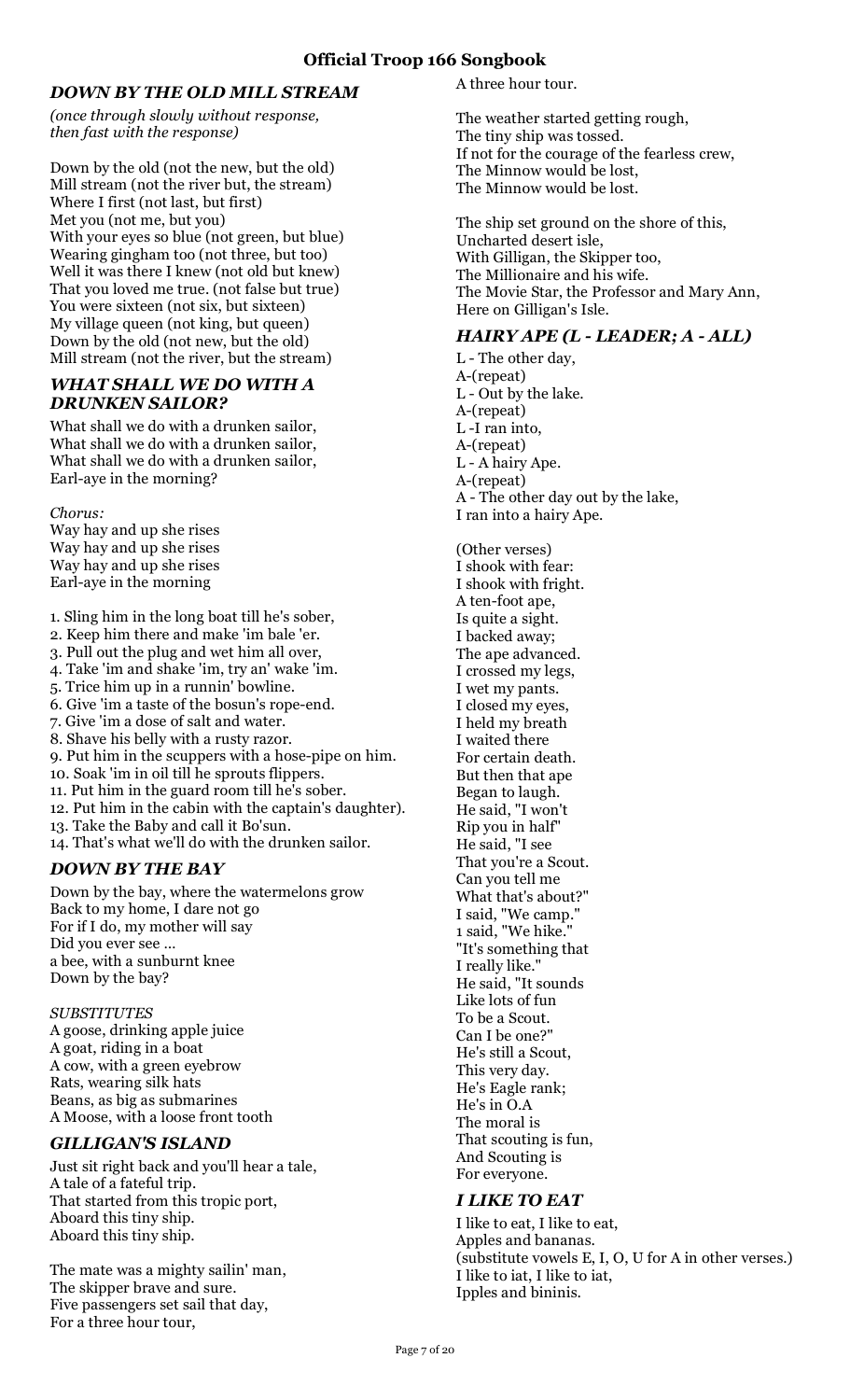# *IN A CABIN IN THE WOODS*

(With motions)

In a cabin in the woods, a little man by the window stood,

Saw a rabbit hopping by, knocking at my door, "Help me! Help me! Help me!" he cried, Ere the hunter shoot me dead. Come little rabbit come inside, safely you may hide.

(Sing with motions, leaving off the last sentence or phrase each time until only the motions are left)

## *THE HAPPY WANDERER*

I love to go wandering Along the mountain track. And as I go, I love to sing, My knapsack on my back.

Chorus: (sing after each verse) Val-de-ri, Val-de-ra, Val-de-ri, Val-de-ra ha ha ha ha ha ha, Val-de-i Val-de-ra, My knapsack on my back.

I love to wander by the stream, That dances in the sun. So joyously it calls to me, Come! Join my happy song!

#### Chorus

I wave my hat to all I meet, And they wave back to me. And the blackbirds call so loud and sweet, From every green-wood tree

#### Chorus

Oh, may I go a wandering, Until the day I die! Oh, may I always laugh and sing, Beneath God's clear blue skies! When it's food munchin' time in the mess hall. (repeat twice) Then it's food munchin' time in the mess hall. (Other verses) Money spendin' time at the camp store. Buddy checkin time on the swim beach. Campfire time in the evening. Get-up early time in the morning. Target shootin' time on the ranges. Finger choppin' time in the axe yard. Coffee drinkin' time for the leaders. Cut patchin' time in the Health Lodge.

#### *MY HANDS ON MINESELF*

My hands on mineself, Vas is das here; Das is mine flea nester, My ma-ma dear. Flea nester, flea nester Yah, Yah, Yah, Yah Dat's wot I learned in my school, Yah, Yah! (other verses) Eye Blinker Horn Blower Chin Chopper Drum Beater Bread Basket Seat Warmer Knee Knocker Foot Stomper (repeat each preceding verse in each verse)

# *IF YOU'RE HAPPY - APE VERSION*

If you're happy and ya know it. Just try this. (scratch head) (Repeat above two lines) If you're happy and ya know it, Then ya really ought to show it If you're happy and ya know it, Just try this (scratch head) (other verses) Scratch armpit Say, "Oooo, Oooo" Do all three.

## *IF YOU'RE HAPPY*

If you're happy and ya know it, Clap your hands. (clap, clap) (Repeat above two lines) If you're happy and ya know it, Then you really ought to show it. If you're happy and ya know it, Clap your hands. (clap, clap) (other verses) If you're happy and ya know it, Stamp your feet. (stamp, stamp) If you're happy and ya know it, Shout a-men! (A-men) If you're happy and ya know it. Do nothing. (pause) If you're happy and ya know it, Do all four. (clap, clap; stamp, stamp; A-men, pause)

## *I'VE GOT THAT SCOUTING SPIRIT*

I've got that Scouting spirit, Down in my feet, Down in my feet, Down in my feet, I've got that Scouting spirit Down in my feet, Down in my feet to stay. I've got that Scouting spirit, Deep in my heart, Etc. I've got that Scouting spirit, Up in my head, Etc. I've got that Scouting spirit, Down in my feet, Deep in my heart, Up in my head, I've got that Scouting spirit, All over me, All over me to stay.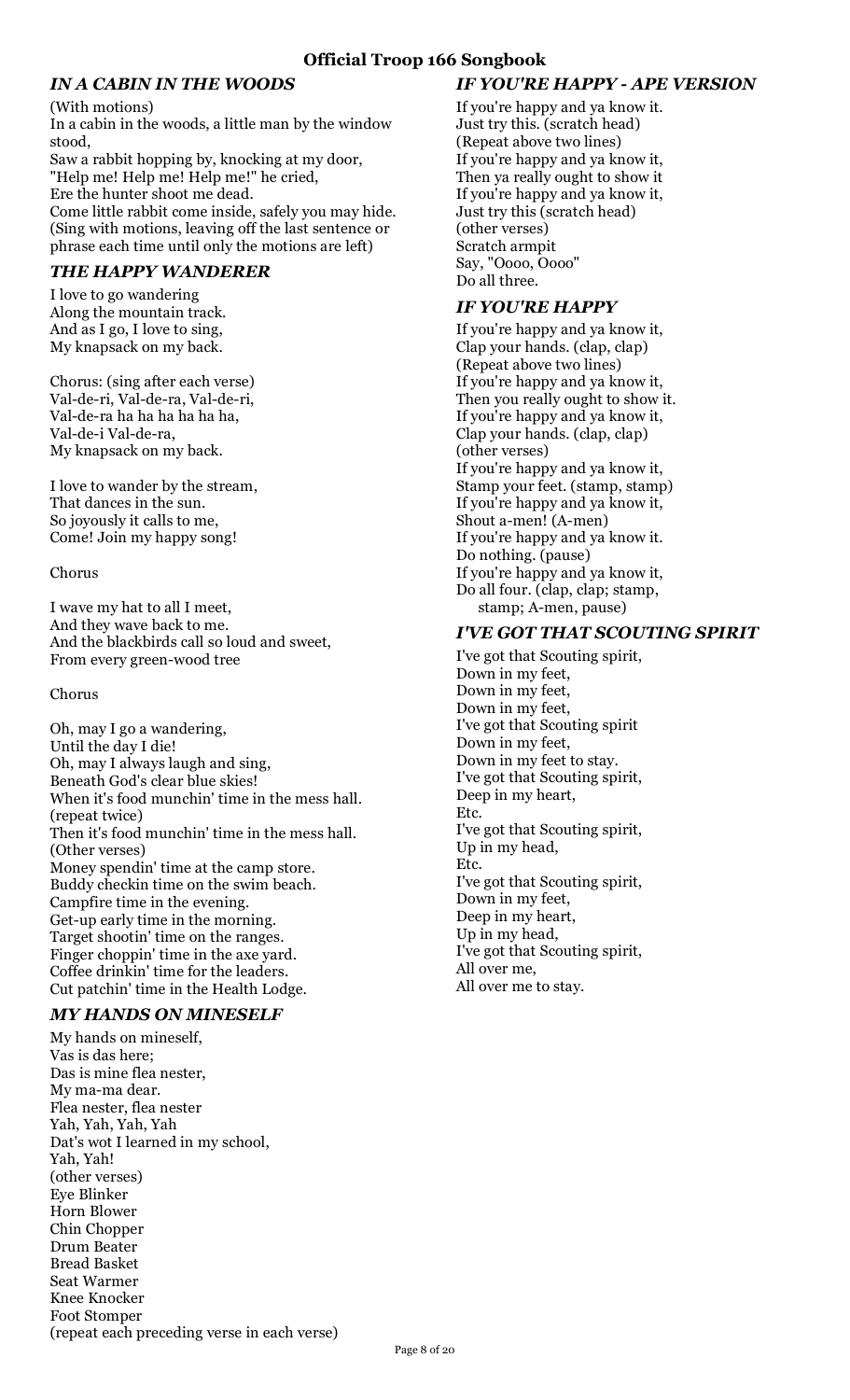## *THREE LITTLE ANGELS*

Three little angels, all dressed in white Trying to get to heaven on the end of a kite. But the kite-string broke, and down they all fell Instead of going to heaven they all went to… Two little angels, all dressed in white… (repeat to none, then) Three little devils, all dressed in red Trying to get to heaven on the end of a bed. But the bed-post broke, and down they all fell Instead of going to heaven they all went to… Two little devils all dressed in red… (repeat to none, then) Three little Boy Scouts, all dressed in green Trying to get to heaven on the end of a bean. But the bean-stalk broke, and down they all fell Instead of going to heaven they all went to… Two little Boy Scouts all dressed in green… (repeat to none, then) Instead of going to heaven they all went to **…Sleep!**

#### *THIS OLD MAN*

This old man, he played one, He played knick-knack on my thumb. With a knick-knack, paddy whack, Give a dog a bone, This old man came rolling home.

This old man, he played two, He played knick-knack on my shoe. With a knick-knack, paddy whack, Give a dog a bone, This old man came rolling home.

This old man, he played three, He played knick-knack on my knee. With a knick-knack, paddy whack, Give a dog a bone, This old man came rolling home.

This old man, he played four, He played knick-knack on my door. With a knick-knack, paddy whack, Give a dog a bone, This old man came rolling home.

This old man, he played five, He played knick-knack on my hive. With a knick-knack, paddy whack, Give a dog a bone, This old man came rolling home.

This old man, he played six, He played knick-knack on my sticks. With a knick-knack, paddy whack, Give a dog a bone, This old man came rolling home.

This old man, he played seven, He played knick-knack up in heaven. With a knick-knack, paddy whack, Give a dog a bone, This old man came rolling home.

This old man, he played eight, He played knick-knack on my gate. With a knick-knack, paddy whack, Give a dog a bone, This old man came rolling home.

This old man, he played nine. He played knick-knack on my spine.

With a knick-knack, paddy whack, Give a dog a bone. This old man came rolling home.

This old man, he played ten. He played knick-knack once again. With a knick-knack, paddy whack, Give a dog a bone. This old man came rolling home.

## *THE BEAR WENT OVER THE MOUNTAIN*

The bear went over the mountain, The bear went over the mountain, The bear went over the mountain, To see what he could see.

And all that he could see, And all that he could see,

Was the other side of the mountain, The other side of the mountain, The other side of the mountain Was all that he could see.

## *YOUNG FOLKS OLD FOLKS (NEEDS EDITS)*

(Refrain)

Young folks, old folks, everybody come. Come to the meetin' house and have yourself some

fun Check your wads of bubble gum, and razors at the door

And you'll hear some crazy stories that you never heard before.

Noah was a wise guy, walking in the dark Stumbled on a keg of nails and built himself an ark Along came the animals, two by two, First the giraffe and then the kangaroo. (Refrain)

David was a shepherd boy, plucky little cuss Along came Goliath, looking for a fuss David knew he'd have to fight or else he'd bite the dust, So he picked up a pebble and he beaned him on the crust.

(Refrain)

# *ON TOP OF SPAGHETTI*

On top of spaghetti, all covered with cheese, I lost my poor meatball, when somebody sneezed.

It rolled off the table, and onto the floor, And then my poor meatball rolled out of the door.

It rolled in the garden and under a bush, And then my poor meatball was nothing but mush.

The mush was as tasty as tasty could be, And early next summer it grew to a tree.

The tree was all covered with beautiful moss. It grew great big meatballs and tomato sauce.

So if you eat spaghetti all covered with cheese, Hold on to your meatball and don't ever sneeze.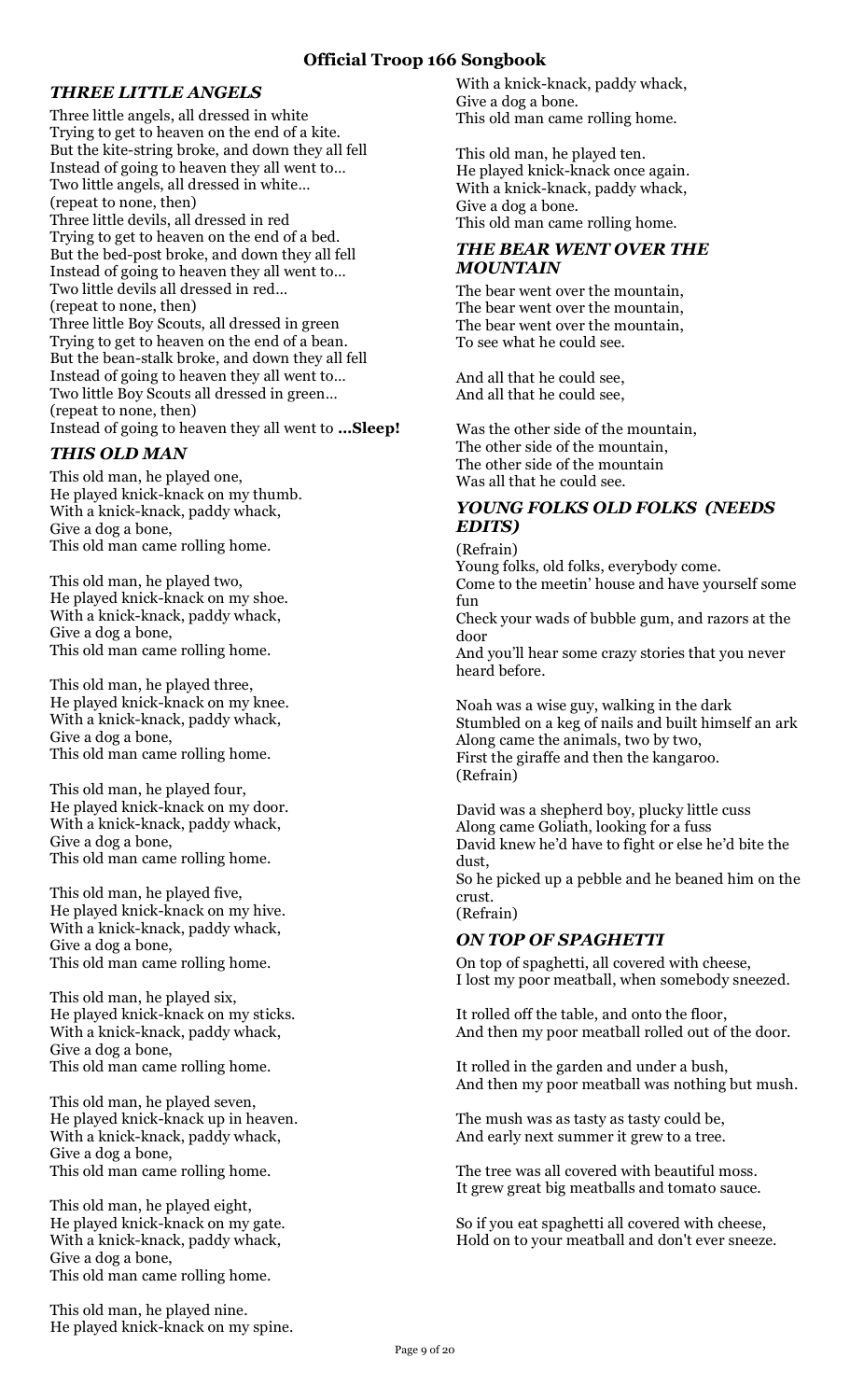## *I'VE BEEN WORKING ON THE RAIL ROAD*

I've been working on the railroad All the livelong day I've been working on the railroad Just to pass the time away. Can't you hear the whistle blowing Rise up so early in the morn Can't you hear the captain shouting Dinah, blow your horn

Dinah, won't you blow Dinah, won't you blow Dinah, won't you blow your horn, your horn Dinah, won't you blow Dinah, won't you blow Dinah, won't you blow your horn?

There's someone in the kitchen with Dinah Someone's in the kitchen I know ow ow ow Someone's in the kitchen with Dinahhhhhh Strumming on the old banjo, and singing Fie, fi, fiddly i oh Fie, fi, fiddly i oh oh oh oh Fie, fi, fiddly i oooooooh Strumming on the old banjo.

#### *CAMP GRENADA*

Hello muddah, hello faddah Here I am at Camp Granada Camp is very entertaining And they say we'll have some fun if it stops raining.

I went hiking with Joe Spivy He developed poison ivy. You remember Leonard Skinner? He got ptomaine poisoning last night after dinner.

All the counselors hate the waiters And the lake has alligators And the head coach wants no sissies So he reads to us from something called Ulysses.

I don't want that this should scare ya But my bunkmate has malaria. You remember Jeffrey Hardy? They're about to organize a searching party.

Take me home, oh muddah, faddah Take me home, I hate Granada. Don't leave me out in the forest where I might get eaten by a bear. Take me home I promise I will not make noise Or mess the house with other boys. Oh please don't make me stay I've been here one whole day.

Dearest faddah, darling muddah, How's my precious little bruddah? I would come home, if you miss me I would even let Aunt Bertha hug and kiss me.

Wait a minute, it's stopped hailing. Guys are swimming, guys are sailing Playing baseball, gee that's better. Muddah, faddah kindly disregard this letter!

#### *GREAT GREEN GOBS*

Great green gobs of greasy grimey gopher guts, Mutiliated monkey meat, Chopped up little birdie feet! French-fried eyeballs mixed in with my baby mush, And I for-got my spoon!

18 pounds of tiny pickled piggie ears, Floating in pink porpoise puss Kitchen staff made such a fuss, Simmered in a pot of blood and kerosene And served without a spoon!

Everything gets all wrapped up in 'gator guts. Flounder brains and mildewed wheat Garnished with a tasty treat! Rancid yogurt, fungus – THIS IS REALLY NEAT! And so I'll use a straw!

## *LAST NIGHT*

Last night as I slept on my pillow Last night as I slept on my bed I stuck my feet out of the window Next morning my neighbors were dead.

Bring back, bring back, Oh, bring back my neighbors to me, to me. Bring back, bring back, Oh, bring back my neighbors to me.

#### *JOHN JACOB JINGLEHEIMER SCHMIDT*

John Jacob Jingleheimer Schmidt, His name is my name too.

Whenever we go out, The people always shout, There goes John Jacob Jingleheimer Schmidt. Da Da Da Da Da Da Da (repeat, varying the volume)

#### *MY BROTHER BILL*

My brother Bill is a fireman bold, And he puts out fires. He went to a fire last night I'm told, 'Cause he puts out fires. The fire lit some dynamite, And blew poor Bill clean out of sight. But where's he going it's all right, 'Cause he puts out fires.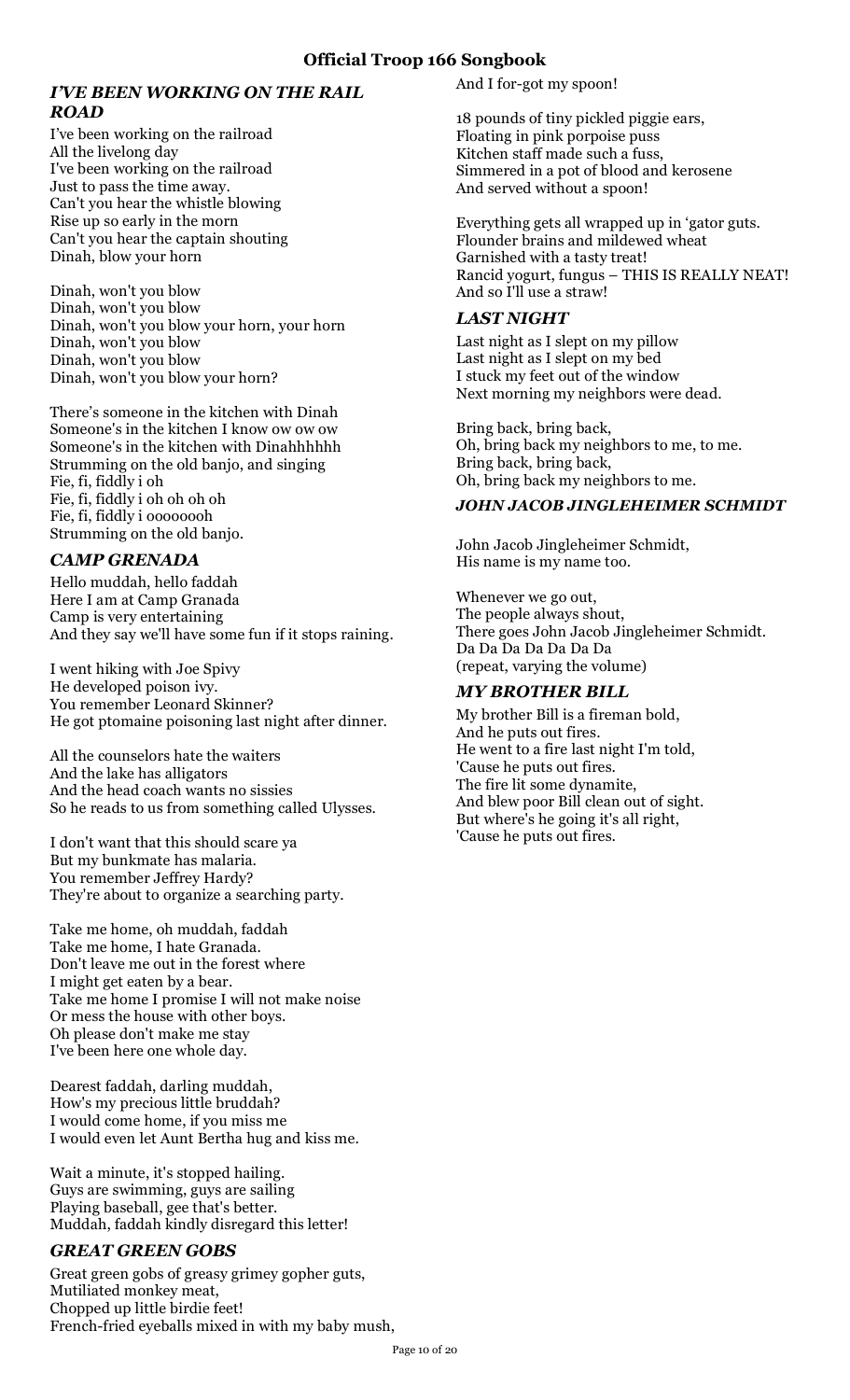#### *THERE WAS AN OLD LADY WHO SWALLOWED A FLY.*

There was an old lady who swallowed a fly. I don't know why she swallowed the fly, I guess she'll die.

There was an old lady who swallowed a spider, That wiggled and wiggled and tickled inside her. She swallowed the spider to catch the fly. I don't know why she swallowed the fly. I guess she'll die.

There was an old lady who swallowed a bird. How absurd to swallow a bird. She swallowed the bird to catch the spider, That wiggled and wiggled and tickled inside her. She swallowed the spider to catch the fly. I don't know why she swallowed the fly. I guess she'll die.

There was an old lady who swallowed a cat. Imagine that, she swallowed a cat. She swallowed the cat to catch the bird. She swallowed the bird to catch the spider, That wiggled and wiggled and tickled inside her. She swallowed the spider to catch the fly. I don't know why she swallowed the fly. I guess she'll die.

There was an old lady who swallowed a dog. My what a hog, to swallow a dog. She swallowed the dog to catch the cat. She swallowed the cat, to catch the bird, She swallowed the bird to catch the spider, That wiggled and wiggled and tickled inside her. She swallowed the spider to catch the fly. I don't know why she swallowed the fly. I guess she'll die.

There was an old lady who swallowed a cow. I don't know how she swallowed a cow. She swallowed the cow to catch the dog. She swallowed the dog, to catch the cat. She swallowed the cat to catch the bird. She swallowed the bird to catch the spider, That wiggled and wiggled and tickled inside her. She swallowed the spider to catch the fly. I don't know why she swallowed the fly I guess she'll die.

I know an old lady who swallowed a horse...

She's dead of course!!!

## *JOHNNY VERBECK*

Once there was a Dutchman, his name was Johnny Verbeck,

He was a dealer is sausages and sauerkraut and spec. Johnny owned a meat shop, the finest ever seen, And one day he invented a sausage-making machine. Chorus:

Oh, Mister, Mister, Johnny Verbeck, how could you be so mean?

I told you you'd be sorry for inventing that machine. Now all the neighbors' cats and dogs

Will never more be seen,

They'll all be ground to sausages In Johnny Verbeck's machine.

(Other verses)

One day a little Dutch boy came walking in the store,

He bought a pound of sausages and laid them on the floor,

Then he began to whistle, and he whistled up a tune,

And all the little sausages went dancing around the room.

One day the machine got broken, the darn thing wouldn't go

So Johnny Verbeck he crawled inside, to see what made it so,

His wife she had a nightmare, came walking in her sleep,

She gave the crank a heck of a yank, And Johnny Verbeck was meat.

# *LILLY THE PINK*

Chorus We'll drink a drink a drink To Lilly the pink the pink the pink The savior of the human ra-ha-hace She invented medicinal compound With applications in every case **Verses** Here's a story, a little bit gory A little bit happy, a little bit sa-ha-had Its about Lilly the Pink, And her medicinal compound And how it drove her to the bad Uncle Paul was very small He was the shortest man in ta-ha-houn Rubbed his body with medicinal compound, Now he weighs only half a pound Tinger, the opera singer, Could break glasses with his vo-hoi-hoice Rubbed his tonsils with medicinal compound, Now he breaks glasses over his head Ebeneezer, thought he was Julius Caesar, So they put him in a ho-ho-home They gave him medicinal compound, Now he's the Emperor of Rome (Slowly) When Lilly died and went to Heaven,

All the church bells they did ri-hi-ing She took with her medicinal compound Hark the Herald Angels Sing

#### *LITTLE BUNNY FOO FOO (\* SPEAKING VOICE)*

Little bunny foo foo hoppin' through the forest, Pickin' up the field mice and boppin' them on the head.

\*Down came the good fairy and she said, Little bunny foo foo I don't want to see you, Pickin' up the field mice and boppin' them on the head.

I'll give you two more chances then I'll turn you into a goon.

Little bunny foo foo hoppin' through the forest, Pickin' up the field mice and boppin' them on the head.

\*Down came the good fairy and she said, Little bunny foo foo I don't want to see you, Pickin' up the field mice and boppin' them on the head.

I'll give you just one more chance then I'II turn you into a goon.

Little bunny foo foo hoppin' through the forest, Pickin' up the field mice and boppin' them on the head.

\*Down came the good fairy and turned him into a goon.

The moral of the story is:

Hare today and goon tomorrow.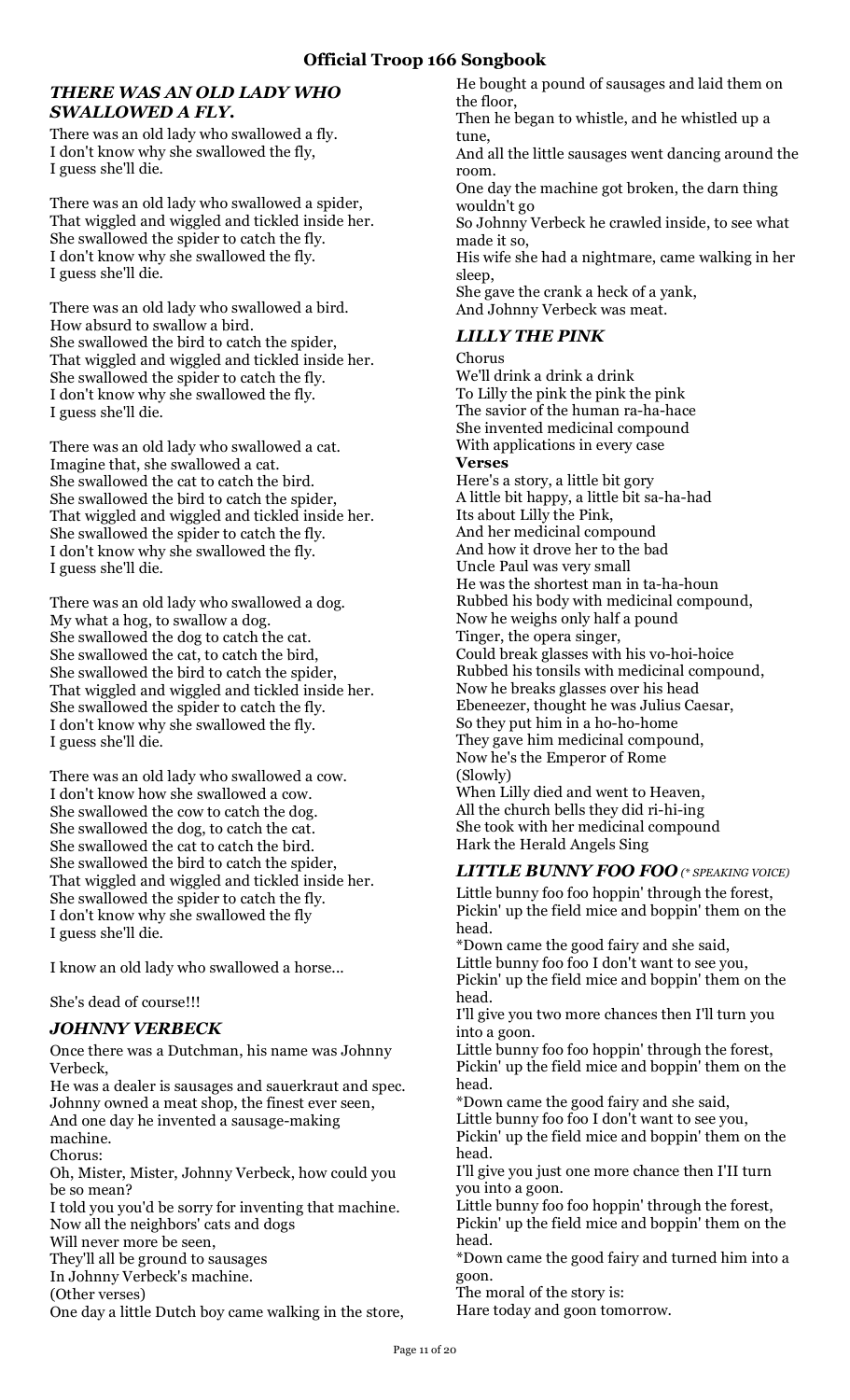## *MEN OF NAIROBI*

We're the men from Nairobi, And our team's a good one. We beat the Watusis, The number one team. The cannibals may eat us, But they'll never beat us. Cause we're from Nairobi, The best of them all. Chorus: Singing. .. ung-gow-wa (repeat 6 times) wa (Other verses) The boys down the canyon say their team's the best one,

We played them 'bout this time last year, last year. Their number one player was disqualified, When he fell on a Nairobi spear, what a shaft. We took all their men out into the jungle, And left tied up for the snakes, poor snakes. The lions and tigers and bears did find them, And a hasty retreat they did make, quickly.

#### *MOUNTAIN DEW*

#### Chorus:

Oh they call it good ol' mountain dew And them that refuse it are few - dam few I'II shut up my mug if you'll fill up my jug With that good ol' mountain dew

#### Verses:

The preacher came by on his horse steppin' high Said his wife had come down with the flu She needed a snort so I sold him a quart Of that good ol' mountain dew

My cousin Mort, he was hauled up in court For shootin' a revenuer or two - or three the sentence was commuted and the jury executed When the judge had some good ol' mountain dew

My auntie June got some new perfume And it had a most peculiar phew Well imagine her surprise when we had it analyzed It was nothing but that good ol' mountain dew My brother Nort he was sawed off and short He stood about four foot two - or three But he acts like a giant when you give him a pint Of that good ol' mountain dew

Old auntie Bess she had hair on her chest We asked if she put it there with glue She said heck no it just stared to grow When I took up that good ol' mountain dew Old uncle Ned out back has a shed With a seat that's about two by two - or three Well you can't go there no more cause it's piled from top to floor

With cases of that good ol' mountain dew

My cousin Jake he was bit by a snake And they thought that he wouldn't pull thru But he danced a jig when they gave him a swig Of that good ol' mountain dew

## *OLD MCDONALD MEDELEY*

Old McDonald had a farm, E I E I O And on his farm he had a tree, E I E I O Oh we'll chop down the old pine tree - TIMBER And haul it away to the mill ta rah rah Old McDonald.... Home - He's home, home on the range

Where we'll chop down the old pine tree, Timber Dog - Oh where oh where has my little dog gone Oh where oh where can he be..he's home, home.. Wife - Let me call you sweetheart I'm in love with you Let me heat you whisper...Oh where... Auto - In my merry oldsmobile Let me call you sweetheart.

#### *ONE FINGER, ONE THUMB*

One finger, one thumb, Keep moving. (repeat above two lines) And we'll all be happy again. One finger, one thumb, one hand, Keep moving. (repeat above two lines two times) And we'll all be happy again. (other verses; add in turn) Two hands One arm Two arms One leg Two legs Stand up - sit down

#### *PURPLE PORPOISE*

As one purple porpoise popped up the pole, The other purple porpoise popped down. As one purple porpoise popped up the pole, The other purple porpoise popped down. As one purple porpoise popped up the pole, The other purple porpoise popped down. As one purple porpoise popped up the pole, The other purple porpoise popped down

#### Chorus:

Glory, glory Hallelujah, Glory, glory Hallelujah. Glory, glory Hallelujah, As one purple porpoise popped up the pole, The other purple porpoise popped down.

#### (Other verses)

As one black bear backed up the bank, The other black bear backed down. As one flea new into the flue, The other flea new out. As one slimy snake slid into the slough, The other slimy make slid out. As one eager eagle eased into the eaves, The other eager eagle eased out.

#### *QUARTERMASTER'S STORE*

There are rats, rats, As big as alley cats At the store, At the store There are rats, rats, As big as alley cats, In the Quartermaster's store. My eyes are dim, I cannot see, I have not brought my specs with me, I have not brought my specs with me. 2. There are mice, crawling through the rice 3. There's a spider, swimming in the cider 4. There are peas, running through the cheese 5. There are snakes, big as garden rakes 6 There are bats, bigger than the rats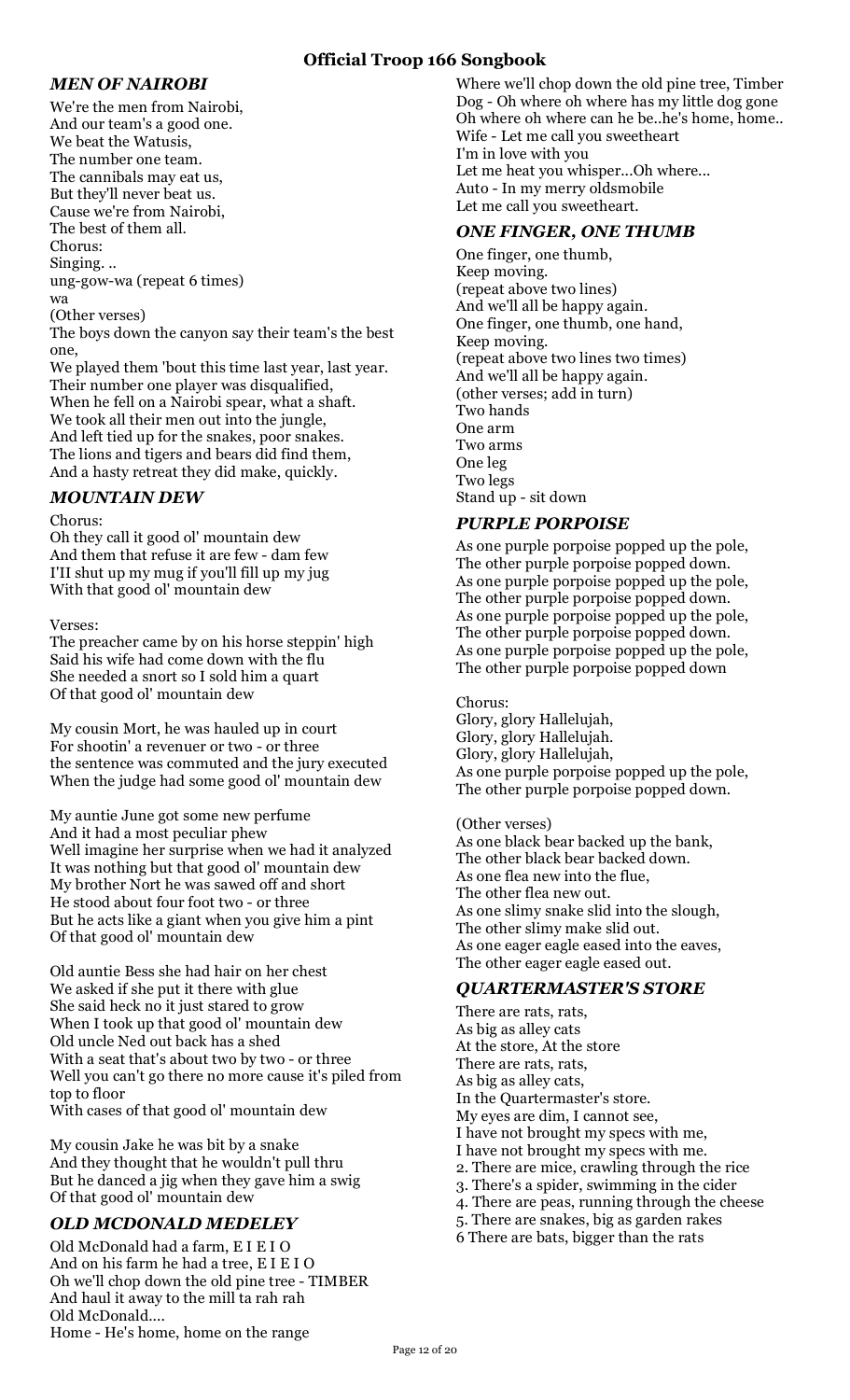#### *RIP RIP RIP YOUR PANTS*

Rip rip rip your pants, Gently up the seam. Merrily, merrily, merrily, merrily, Hear your mother scream.

## *ROLLING OVER THE BILLOWS*

Chorus: Rolling over the billows Rolling over the sea Rolling over the billows Of the deep blue sea. (repeat above) **Verses:** It's cheese, it's cheese. It's cheese that makes the mice go round. (sing above twice more) It's cheese-that-makes-the-mice-go-round. **(other verses)** It's mice that make the cats go round It's cats that make the dogs go round It's dogs that make the boys go round It's boys that make the girls go Found It's girls that make the love go round It's love that makes the world go round

#### *SHAVING CREAM*

A demented song I will sing you, A classic of poetry and wit. If any of you don't want to sing it, Stick your head in a river of…

Chorus: Shhhaving cream, Be nice and clean. Shave every day, And you'll always look keen. Oomp-pa-pa (repeat twice)

#### Verses:

Last Monday we went to the playground, To try out my new catcher's mitt. I asked you to throw me a fastball, And you threw me a big lump of...

When our baby fell out of the windows, We were sure that its head would split. But good luck was with us that morning, She fell in a barrel of..

Last Saturday I went out running, I like to keep physically fit. But when I looked down at my Nikes, The soles were all covered with...

I went to the bathroom one morning, To make use of my new shaving kit. But when I walked into the bathroom, I stepped in a big pile of..

Our baby was eating some peaches. We think she swallowed a pit, Cause when we looked in her nightie, We found it was filled with...

I went swimming in a river, I thought I would cool off a bit. But accidentally I swallowed some water, And let me tell you, it tasted like...

And now folks my song has ended, I think it is time to quit.

If any of you feel offended, Stick your head in an ocean of...

#### *SHE'LL BE COMIN' ROUND THE MOUNTAIN*

She'll be comin' 'round the mountain When she comes, (When she comes). She'll be comin' 'round the mountain When she comes, (When she comes). She'll be comin' 'round the mountain, She'll be comin' 'round the mountain, She'll be comin' 'round the mountain, When she comes, (When she comes).

She'll be drivin' six white horses When she comes, (When she comes). She'll be drivin' six white horses When she comes, (When she comes). She'll be drivin' six white horses, She'll be drivin' six white horses, She'll be drivin' six white horses, When she comes, (When she comes).

Oh, we'll all go out to greet her When she comes, (When she comes). Oh, we'll all go out to greet her When she comes, (When she comes). Oh, we'll all go out to greet her, Oh, we'll all go out to greet her, Oh, we'll all go out to greet her, When she comes, (When she comes).

We will kill the old red rooster, When she comes, (When she comes). We will kill the old red rooster, When she comes, (When she comes). We will kill the old red rooster, We will kill the old red rooster, We will kill the old red rooster, When she comes, (When she comes).

Oh, we'll all have ch'cken and dumpings, When she comes, (When she comes). Oh, we'll all have ch'cken and dumpings, When she comes, (When she comes). Oh, we'll all have ch'cken and dumpings, Oh, we'll all have ch'cken and dumpings, Oh, we'll all have ch'cken and dumpings, When she comes, (When she comes).

She will have to wear pajamas, When she comes, (When she comes). She will have to wear pajamas, When she comes, (When she comes). She will have to wear pajamas, She will have to wear pajamas, She will have to wear pajamas, When she comes, (When she comes).

She will have to sleep with Grandma, When she comes, (When she comes). She will have to sleep with Grandma, When she comes, (When she comes). She will have to sleep with Grandma, She will have to sleep with Grandma, She will have to sleep with Grandma, When she comes, (When she comes).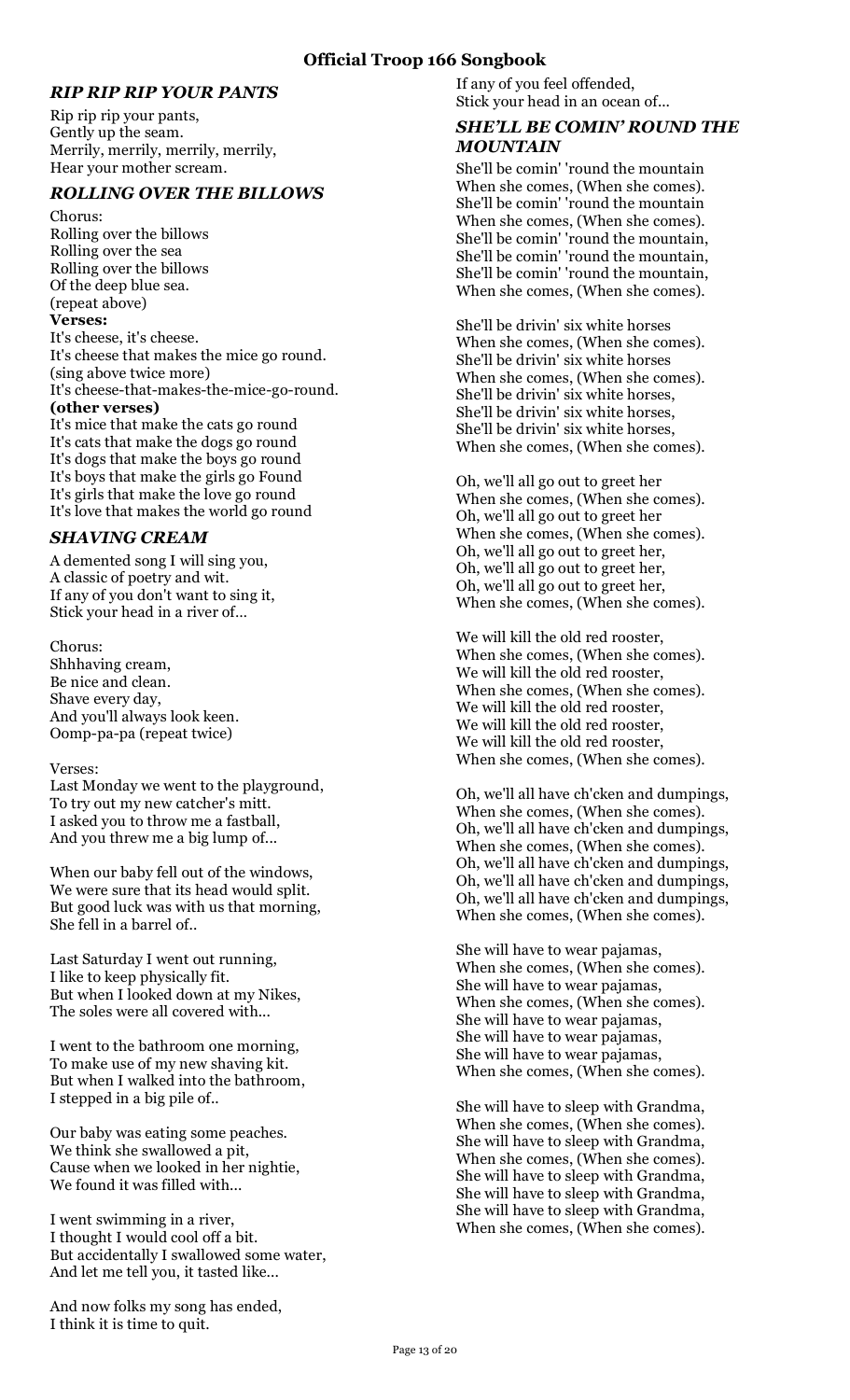#### *SIX PENCE*

I've got six pence, Jolly, jolly six pence. I've got six pence To last me all my life.

I've got two pence to spend And two pence to lend, And two pence to send home to my wife, poor wife.

No cares have I to grieve me, No pretty little girls to deceive me. I'm happy as a lark believe me. As we go rolling, rolling home

Rolling home, rolling home, By the light of the silvery moon. Happy is the day, when we line for our pay, As we go rolling, rolling home.

(For other verses, make these changes.) I've got four pence, I've got two pence to spend And two pence to lend. And no pence to send home to my wife, poor wife.

I've got two pence, I've got two pence to spend And no pence to lend, And no pence to send home to my wife, poor wife.

I've got no pence, I've got no pence to spend And no pence to lend, And no pence to send home to my wife, poor wife.

## *PEANUT BUTTER AND JELLY*

*Peanut, peanut butter; (and jelly!) Peanut, peanut butter; (and jelly!)*

First ya find the peanuts and ya dig 'em Ya dig 'em, First ya find the peanuts and ya dig 'em Ya dig 'em,

*Peanut, peanut butter; (and jelly!) Peanut, peanut butter; (and jelly!)*

Then you take the peanuts and ya smash 'em, Ya smash 'em, Then you take the peanuts and ya smash 'em, Ya smash 'em,

*Peanut, peanut butter; (and jelly!) Peanut, peanut butter; (and jelly!)*

Then you take the butter and ya spread it . . . Then you find the grapes and ya pick 'em . . . Then you take the grapes and ya smash 'em . . . Then you take the jelly and ya spread it . . . Then you take the bread and ya fold it . . . Then you take the sandwich and ya eat it . . .

*The last time through the chorus, after eating the sandwich, mumble the words terribly as though there is peanut butter stuck to the roof of the mouth*

#### *ROW, ROW, ROW YOUR BOAT- CAMP STYLE*

Row, row, row your boat, Gently down the stream.

Merrily merrily, merrily, merrily, Life is but a dream. Row, row, row your boat, Gently down the stream. Merrily, merrily, merrily, merrily, Life is but a… (In other verses, continue to drop off the last word until all the words are gone.)

## *SWIMMING, SWIMMING*

(Tune: Sailing, Sailing. Use with motions.) Swimming, swimming in the swimming hole, When days are hot and days are cold, In the swimming hole; Breast stroke, side stroke, fancy diving too; Don't you wish you never had anything else to do. But... (repeat)

#### *TARZAN OF THE APES*

I like bananas coconuts, and wild grapes. (Repeat two times.) That's why they call me: Tarzan of the Apes!

## *THERE'S A HOLE IN THE BOTTOM OF THE SEA*

There's a hole in the bottom of the sea. There's a hole in the bottom of the sea. There's a hole, There's a hole: There's a hole in the bottom of the sea. There' s a log in the hole in the bottom of the sea. There's a log in the hole in the bottom of the sea. There's a log, There's a log: There's a log in the bottom of the sea. There's a bump on the log in the hole... There's a Frog on the bump on the log... There's a tail on the frog on the bump... There's a fly on the tail on the frog... There's a wing on the fly on the tail... There's a hole in the wing on the fly...

*DAISY: (works best with a guy and a girl singing to each other)*

#### **Calliope**

| ----    |                   |
|---------|-------------------|
| Group 1 | Um-pah-pah        |
| Group 2 | Um-sss-sss        |
| Group 3 | Um-peep-peep      |
| Group 4 | Um-tweedle-deedle |
|         |                   |

#### **Daisy**

Daisy, Daisy, give me your answer true. I'm half crazy, all for the love of you. It won't be a stylish marriage, I can't afford a carriage; But you'll look sweet, upon the seat Of a bicycle built for two.

Henry, Henry, here is your answer true. I'm not crazy over the likes of you. If YOU can't afford a carriage, Forget about the marriage. 'Cause I won't be jammed, and I won't be crammed On a bicycle built for two.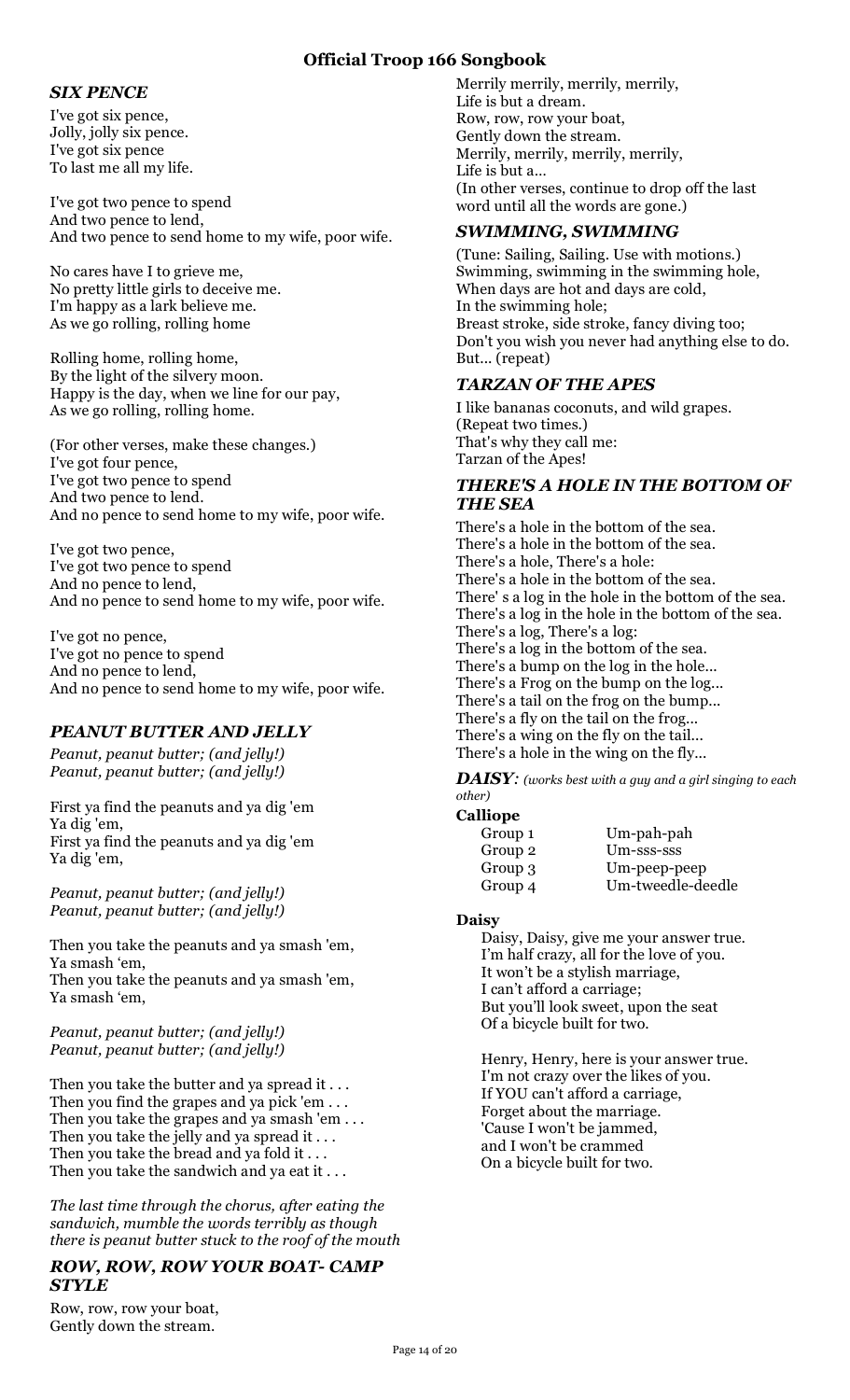## *THREW IT OUT THE WINDOW*

#### **Chorus:**

The window, the window, The second story window. High, low, low, high, She threw it out the window. **Verses:** Humpty Dumpty sat on a wall, Humpty Dumpty had a great fall. All the King's horses And all the King's men, Threw him out the window. (Chorus) Jack be nimble, Jack be quick, Jack jumped over the candle stick. The flame got high and Jack did fry. So he threw it out the window. (Chorus) (for other verses apply nursery rhymes, like:)

- 3 blind mice
- Baa Baa Black Sheep
- Hickory Dickory Dock
- Jack and Jill
- Little Bo Peep
- Little Jack Horner
- Little Miss Muffet
- Mary had a little lamb

#### *THE SONG THAT NEVER ENDS*

This is the song that never ends. It goes on and on my friends. Some prople started singing it, Not knowing what it was, And they'll continue singing it forever just because…

#### (start at top again)

## *TIE ME KANGAROO DOWN*

#### **Chorus:**

Tie me kangaroo down, sport. Tie me kangaroo down. (repeat 2 lines) Watch me wallaby feed, mate. Watch me wallaby feed. (repeat 2 lines) (All together now.) **Chorus:** Keep me cockatoo cool, curl. Keep me cockatoo cool. Don't go actin' the fool, curl. Keep me cockatoo cool. (All together now.)

#### **Chorus:**

Take me koala back, Jack. Take me koala back. He lives somewhere on the track, Mac. Take me koala back. (All together now.) **Chorus:** Mind me platypus duck, Bill. Mind me platypus duck. Don't let him go running amuck, Bill.

Mind me platypus duck.

# (All together now.)

**Chorus:**

Play your didgeridoo, blue. Play your didgeridoo.

Keep playin' til I shoot through, blue.

#### Play your didgeridoo.

(All together now.)

## **Chorus:**

Tan me hide when I'm dead Fred Tan me hide when I'm dead. So we tanned his hide when he died, Clyde. And that's it hangin' on the shed! (All together now.) **Chorus:**

#### *TITANIC*

#### *(very high pitched voices)*

**Chorus:** Oh, it was sad, *(so sad!)* It was sad, *(so sad!)* It was sad when the great ship went down to the bottom of the... Husbands and wives, *(Little children lost their lives*) It was sad when the great ship went down.

#### **TITANIC Verses:**

Oh, they built the ship Titanic, they built her out of steel, And they said no storm could ever break her keel. But the Lord, he raised his hand, and he shot a rubber band, It was sad when the great ship went down.

#### **Chorus**

They were off the coast of England and headed for the shore, When the rich refused to mingle with the poor. So they put them down below where they'd be the first to go. It was sad when the great ship went down.

#### **Chorus**

The ship was full of sin and the sides were 'bout to burst. When the captain shouted, *"Women and children first!"* Oh, the first mate tried to wire, but the lines were all afire. It was sad when the great ship went down.

#### **Chorus**

Oh, they set the lifeboats out on that cold and raging sea When the band started playing, "Nearer My God to Thee." Oh, the children wept and cried as the waves swept over the side. It was sad when the great ship went down.

#### *(This next verse is sung much slower by the bass voices in the group - with pauses.)*

Now be-cause of this wild and fateful tragedy, (pause) A mighty Coast Guard cutter, sails those cold and raging seas, (pause) And every now and then, (pause) They pass o'er that spot again. (pause)'

#### *(Back to normal tempo.)*

It was sad when the great ship went down.

#### **Chorus**

Oh, they built another ship, and they called her "Mary Jane", And the bow and stern were painted just the same. Oh, they christened her with cheer and she sank right off the pier. It was sad when the great ship went down.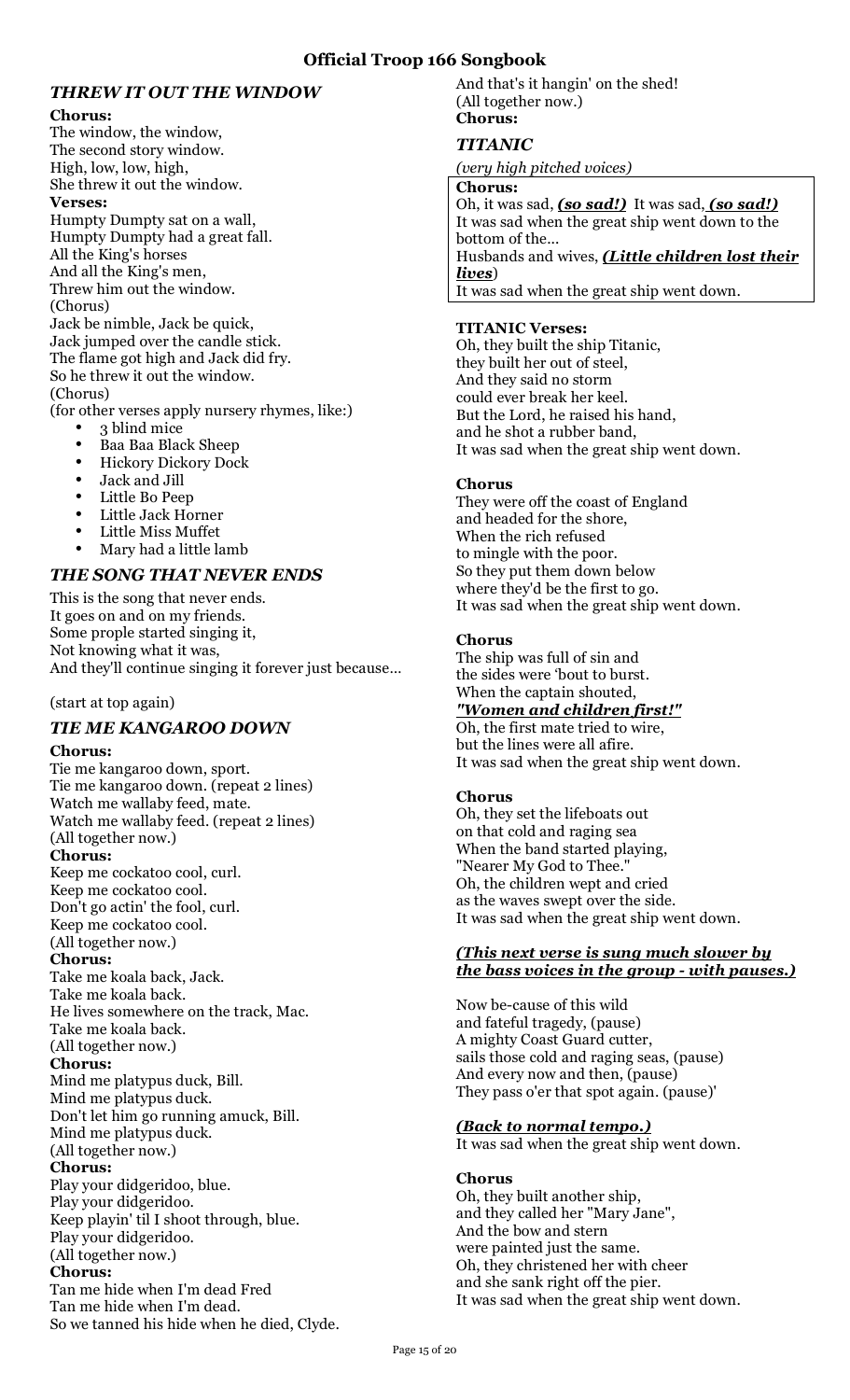# *PIRATES WHO DON'T DO ANYTHING*

Chorus: We Are The Pirates…! (Hold It For A Long Time) Who Don't Do Anything! We Just Stay At Home And Lie Around. If You Ask Us To Do Anything, We'll Just Tell You… We Don't Do Anything.

Well I've Never Been To Greenland And I've Never Been To Denver And I've Never Buried Treasure In St. Louis Or St. Paul. And I've Never Been To Moscow And I've Never Been To Tampa And I've Never Been To Boston In The Fall. (Chorus)

And I Never Hoist The Mainstay And I Never Swab The Poopdeck And I Never Veer To Starboard 'Cause I Never Sail At All. And I've Never Walked The Gangplank And I've Never Owned A Parrot And I've Never Been To Boston In The Fall (Chorus)

Well I've Never Plucked A Chicken And I'm Not Too Good At Ping-Pong And I've Never Thrown My Mashed Potatoes Up Against The Wall And I've Never Kissed A Chipmunk And I've Never Gotten Head Lice And I've Never Been To Boston In The Fall (Chorus)

And I've Never Licked A Spark Plug And I've Never Sniffed A Stink Bug And I've Never Painted Daisys On A Big Red Rubber Ball And I've Never Bathed In Yogurt And I Don't Look Good In Leggings…

…And We've Never Been To Boston In The Fall

#### *JOHN BROWN'S BABY*

John Brown's baby had a cold upon its chest, John Brown's baby had a cold upon its chest, John Brown's baby had a cold upon its chest, And they rubbed it up with camphorated oil. John Brown's **\_(rock)\_** had a cold upon its chest, John Brown's **\_(rock)\_** had a cold upon its chest, John Brown's **(rock)** had a cold upon its chest, And they rubbed it up with camphorated oil.

John Brown's **(rock)** had a **(cough)** upon its chest, John Brown's **(rock)** had a **(cough)** upon its chest, John Brown's **(rock)** had a **(cough)** upon its chest, And they rubbed it up with camphorated oil.

John Brown's **(rock)** had a **(cough)** upon its **(thump)**, John Brown's **(rock)** had a **(cough)** upon its **(thump)**, John Brown's **(rock)** had a **(cough)** upon its **(thump)**, And they rubbed it up with camphorated oil.

John Brown's **(rock)** had a **(cough)** upon its **(thump)**, John Brown's **(rock)** had a **(cough)** upon its **(thump)**, John Brown's **(rock)** had a **(cough)** upon its **(thump)**, And they **(rub three times)** camphorated oil.

## *CAMPERS WHO DON'T DO ANYTHING*

(or (Boy Scouts") Chorus: We Are The Campers…! (Hold It For A Long Time) Who Don't Do Anything! We Just Stay At Home And Lie Around. If You Ask Us To Do Anything, We'll Just Tell You… We Don't Do Anything.

Well I've Never Been To Piggott And I've Never Been To Sheppard And I've Never Been Out Camping In the Spring or in the Fall. And I've Never Been Canoeing And I've Climbed Mt. Rainier And I've Never Been To Parsons In The Fall. (Chorus)

And I've Never Cooked A Pancake And I've Never Tied A Bowline And I've Never Got A Blister 'Cause I Never Hike At All. And I've Never Picked-Up Papers And I've Never Worked On K.P. And I've Never Been To Parsons In The Fall (Chorus)

Well I've Never Plucked A Chicken And I'm Not Too Good At Ping-Pong And I've Never Thrown My Mashed Potatoes Up Against The Wall And I've Never Kissed A Chipmunk And I've Never Gotten Head Lice And I've Never Been To Parsons In The Fall (Chorus)

And I've Never Licked A Spark Plug And I've Never Sniffed A Stink Bug And I've Never Painted Daisies On A Big Red Rubber Ball And I've Never Bathed In Yogurt And I Don't Look Good In Leggings… (slowly)

…And We've Never Been To Parsons In The Fall

## *WHEN I FIRST CAME TO THIS LAND*

When I first came to this land, I was not a wealthy man. So I bought myself a farm. And I did what I could. Well, I called my farm, The muscle in my arm. But the land was sweet and good, And I did what I could. (Other stanzas; repeat all preceding stanzas) Well, I called my shack, Break my back. Well, I called my horse, lame, of course. Well, I called my cow, No milk now. Well, I called my duck Out of luck. Well, I called my wife, The love of my life. Well, I called my son, My works done.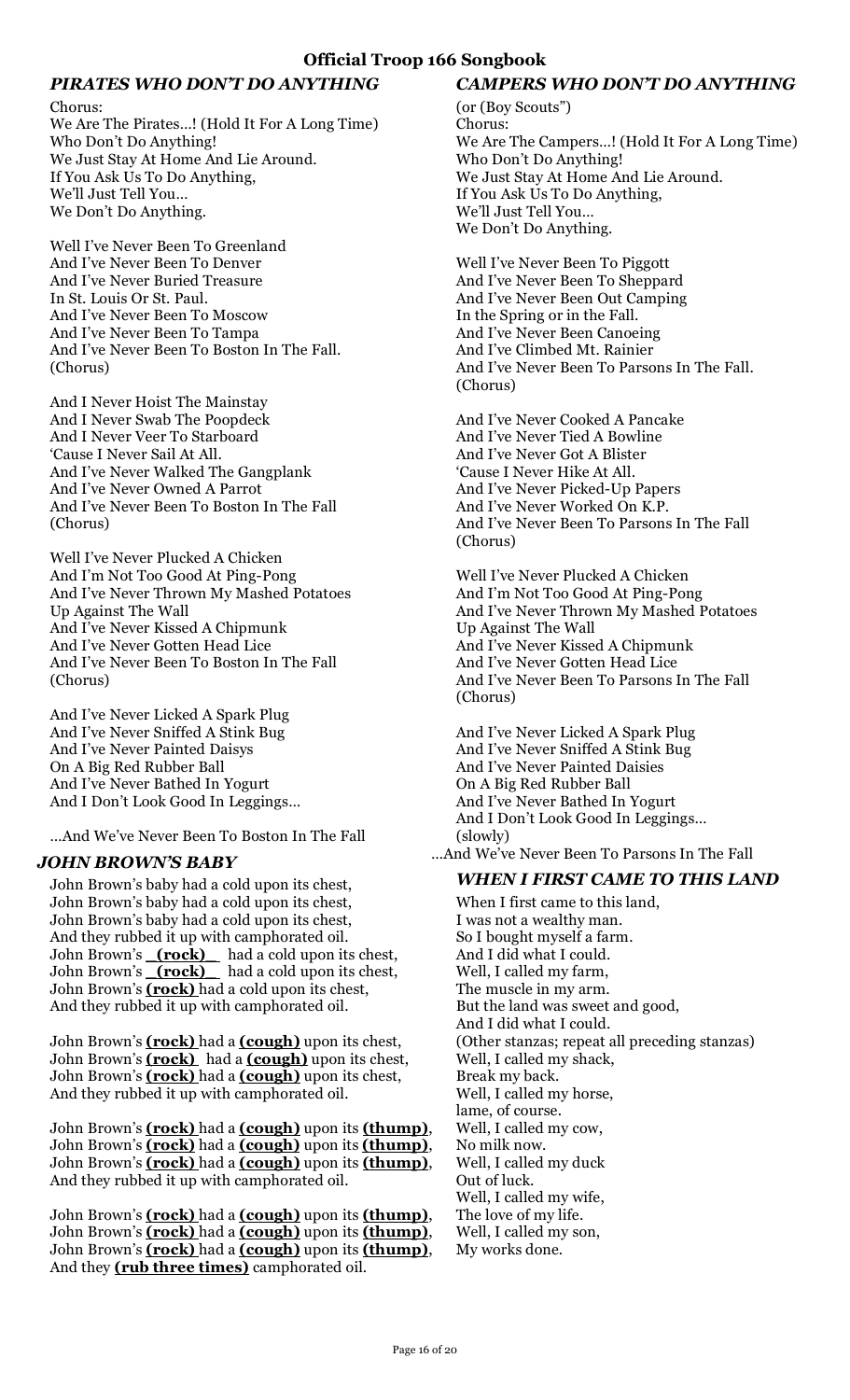#### *SWING ON A STAR*

*Would you like to swing on a star? Carry moonbeams home in a jar? And be better off than you are?*

Or would you rather be a mule?

A mule is an animal with long funny ears. He kicks up at anything he hears. His back is brawny, but his brain is weak. He's just plain stupid with a stubborn streak. And by the way, if you hate to go to school - You may grow up to be a mule.

*Or would you like to swing on a star? Carry moonbeams home in a jar? And be better off than you are?*

Or would you rather be a pig?

A pig is an animal with dirt on his face. His shoes are a terrible disgrace. He has no manners when he eats his food, He's fat and lazy and extremely rude. But if you don't care a feather or a fig - You may grow up to be a pig.

*Or would you like to swing on a star? Carry moonbeams home in a jar? And be better off than you are?*

Or would you rather be a fish?

A fish won't do anything, but swim in a brook He can't write his name or read a book. To fool the people is his only thought, And although he's slipp-er-y, he still gets caught. But then if that sort of life is what you wish, You may grow up to be a fish.

Well all the monkeys aren't in the zoo. Every day you meet quite a few. So you see it's all up to you. You can be better than you are. You could be swingin' on a star.

#### *AMERICA AMERICA*

America, America How can I tell you how I feel? You have given me many treasures, I love you so.

#### *EERIE EERIE IRIE-O*

Eerie, eerie. irie oh, Eerie, eerie, irie oh. Eerie, eerie, irie oh, Working on the railroad. 18 hundred and 91, now my story's just begun. Now my story's just begun, Working on the railroad. Chorus (Stanzas as follows) 1892 - looking around for something to do. 1893 - section boss just hired me. 1894 - hands and feet are getting sore. 1895 - found myself more dead than alive. 1896 - dropped a couple of dynamite sticks. 1897 - found myself on the way to Heaven. 1898 - St. Peter says. "Your just too late." 1899 - Satan says, "You're just in time." 18-hundred and ninety-ten, time to start all over again.

# (End with chorus)

## *I LOVE THE MOUNTAINS*

I love the mountains, I love the rolling hills, I love the flowers, I love the daffodils. I love the fireside When all the lights are low. Boom di a da, (repeat three times) I love the stars at night When they are big and bright. I love the swaying trees Swaying in the breeze. I love the God above, For he's the god of love. Boom di a da, (repeat three times)

#### *LAND OF THE SILVER BIRCH*

Land of the silver birch Home of the beaver, Where still the mighty moose Wanders at will. Blue lake and rocky shore, I will return once more. Boom tidi-adi, boom tidi-adi, Boom tidi-adi, boom. That's where the blue lake lies, I'll set my wigwam Close to the waters edge, Silent and still. (Repeat second verse)

#### *ON MY HONOR*

On my honor, I'll do my best, To do my duty to God. On my honor, I'll do my best, To serve my country as I may. On my honor, I'll do my best, To do a good turn each day. To keep my body strengthened, To keep my body awakened, To follow paths of righteousness. On my honor, I'II do my best.

#### *THE PADDLE SONG*

Our paddles keen and bright, Flashing like silver. Swift as the wild goose flight. Dip, dip and swing. Dip, dip and swing and back, Flashing like silver. Swift as the wild goose flight. Dip, dip and swing.

#### *QUEE QUO*

Quee Quo Motty-Motty-Motty-Motty-Dashnick. Um Qua Quee, Um Qua Quo. (Repeat above) Oh Nick-O-Dee-Mo! Oh Golly Olly ah-Mo! Oh Nick-O-Dee-Mo! Oh Golly Olly Um Qua, Um Qua, Um Qua…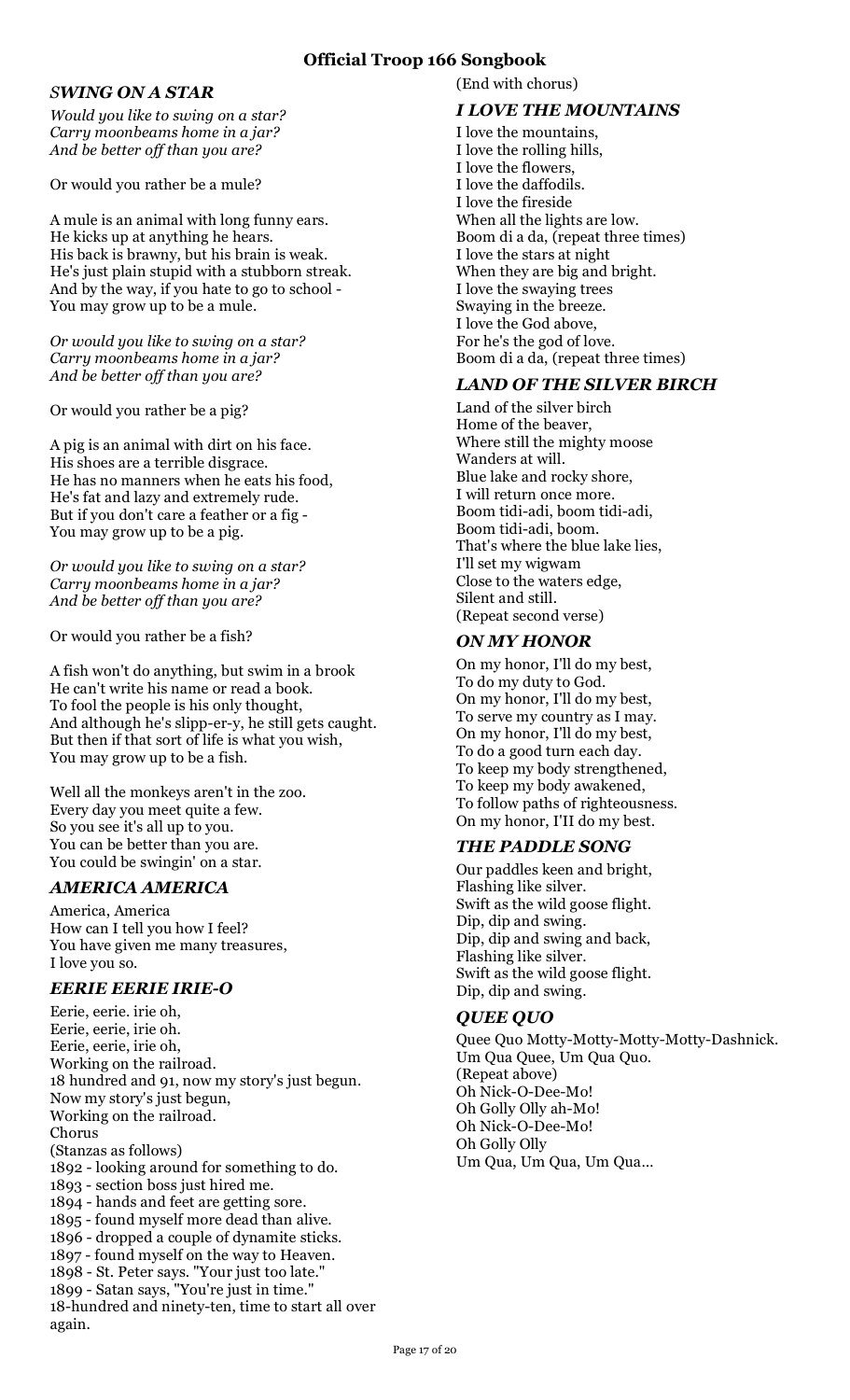#### *WALTZING MATILDA*

Once a jolly swagman camped beside a billabong Under the shade of a coolibah tree And he sang as he sat and waited while his billy boiled Who'll come a-waltzing Matilda with me?

*Waltzing Matilda, waltzing Matilda Who'll come a-waltzing Matilda with me? And he sang as he sat and waited while his billy boiled Who'll come a-waltzing Matilda with me?*

Down came a jumpbuck to drink-up at the billabong Up jumped the swagman and grabbed him with glee And he sang as he stowed that jumback in his tuckerbag Who'll come a-waltzing Matilda with me?

Up came the squatter, mounted on his thoroughbred Down came the troopers - one, two, three "Where's that jolly jumpbuck you've got in your tuckerbag? You'll come a-waltzing Matilda with me!

Up jumped the swagman and sprang into the billabong "You'll never take me alive!", said he And his ghost may be heard as you pass beside that billabong Who'll come a-waltzing Matilda with me?

#### *YOU CAN'T GET TO HEAVEN*

*Leader:* Oh the Deacon went down *Response:* Oh the Deacon went down *Leader:* To the cellar to pray *Response:* To the cellar to pray *Leader:* The lights went out *Response:* The lights went out *Leader:* And he stayed all day *Response:* And he stayed all day

#### *All:*

Oh the Deacon went down to the cellar to pray The lights went out and he stayed all day

*I aint gonna grieve my lord no more, I aint gonna grieve my lord (no more,) I aint gonna griieevve my lord no more*

You can't get to heaven in an old Ford car 'Cos an old Ford car won't get that far

You can't get to heaven in a ping pong ball 'Cos a ping pong ball is much too small

You can't get to heaven in a limousine 'Cos the lord aint go no gasoline

You can't get to heaven in a Sabre Jet 'Cos the lord aint go no runways yet

You can't get to heaven in a Girl Scout's arms 'Cos the lord don't want those feminine charms

You can't get to heaven in a rocking chair 'Cos the lord don't want no rockers there

You can't get to heaven in a wicker chair 'Cos the lord don't want no baskets there

You can't get to heaven in an apple tree 'Cos an apple trees' got roots you see

Oh you can't get to heaven on roller skates You'd roll right by them Pearly Gates Oh you can't get to heaven in your girlfriend's bra 'Cos your girlfriends bra don't stretch that far

Oh you can't get to heaven on a plate of glass 'Cos a plate of glass gonna cut your … leg

Oh you can't get to heaven on Richard's bike 'Cos you'll get halfway, then you'll have to hike

Oh you can't get to heaven in Bill's car 'Cos Bill's car stops at every bar

Oh you can't get to heaven with a bottle of gin 'Cos St Peter don't let them spirits in

Oh you can't get to heaven, on water skis 'Cos the angels don't like hairy knees

Oh you can't get to heaven with powder and paint 'Cos it makes you look like what you ain't

Oh you can't get to heaven in a strapless gown ''Cos a strapless gown might fall right down

Oh you can't chew terbaccy on the golden shore 'Cos the Lord don't have no cuspidor

And if you get to heaven before I do Just drill a hole and pull me through

But if I get to heaven before you do I'll drill a hole and spit on you

Well if I get to heaven, before you do I'll plug that hole, with shavings and glue

That's all there is, there is no more St Peter said, as he shut the door

Oh there's one more thing I forgot to tell If you don't go to heaven, you'll go to...bed

And that's the end, St. Peter said As he closed the gates, And went to bed

*Alternative Chorus (1) I ain't gonna grieve (i-eve-i-eve) my Lord no more I ain't gonna drink I ain't gonna swear I ain't gonna... Ooh, I wouldn't dare! I ain't gonna grieve (i-eve-i-eve) my Lord no more, any more*

*Alternative Chorus (2) I ain't gonna grieve (i-eve-i-eve) my Lord no more I ain't gonna grieve I ain't gonna worry I ain't gonna leave my Lord in a hurry I ain't gonna grieve (i-eve-i-eve) my Lord no more, any more*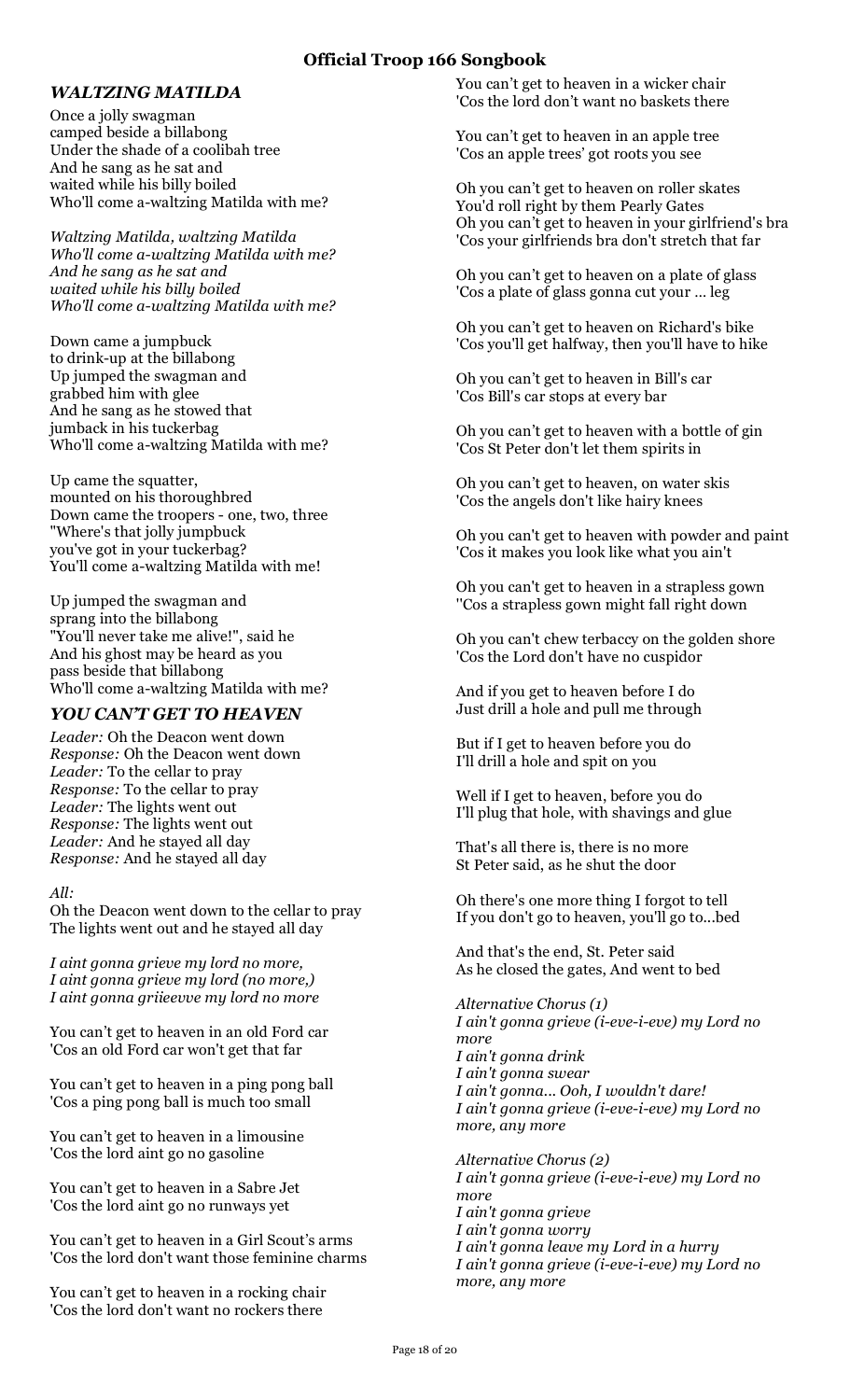#### *TAPS*

Day is done, gone the sun, From the lake, from the hills, From the sky; All is well, safely rest, God is nigh.

Fading light dims the sight, And a star gems the sky, Gleaming bright, From afar, drawing nigh, Falls the night.

#### *TRAIL TO EAGLE*

Trail to Eagle, (repeat) Climbing all the time. First the Star and then the Life, Will on your bosom shine. Keep climbing! Blaze the trail and we will follow, Hark the Eagle's call; On, brothers, on until we're Eagles.

#### *SCOUT VESPERS*

Softly falls the light of day, While our campfire fades away. Silently each Scout should ask: "Have I done my daily task? Have I kept my honor bright? Can I guiltless sleep tonight? Have I done and have I dared, Everything to be prepared?" Listen Lord oh Listen Lord, As I whisper soft and low. Bless my mom and bless my dad, There is something they should know. I have kept my honor bright, The oath and law have been my guide. Mom and dad this you should know Deep in my heart I love you so.

## *WASAW THE 42ND*

Wasaw the 42nd, Wasaw the Son of War, Wasaw the 42nd marching through the brambles, rah. Zoom, he ain't got boots nor stockings, Zoom he ain't got none at all. Zoom, he ain't got boots nor stockings. Marching through the brambles, rah.

#### **CHAPEL SONGS**

#### *ALLELU*

Allelu, allelu, allelu, alleluia Praise ye the Lord Allelu, allelu, allelu, alleluia Praise ye the Lord Praise ye the Lord, alleluia Praise ye the Lord, alleluia Praise ye the Lord, alleluia Praise ye the Lord

#### *AMAZING GRACE*

Amazing Grace How Sweet The Sound, That Saved A Wretch Like Me. I Once Was Lost, But Now Am Found, Was Blind But Now I See.

Twas Grace That Taught My Heart To Fear And Grace My Fears Relieved How Precious Did That Grace Appear The Hour I First Believed.

Through Many Dangers, Toils, And Snares I Have Already Come 'Tis Grace That Brought Me Safe Thus Far And Grace Will Lead Me Home

When We've Been There Ten Thousand Years, Bright Shining As The Sun. We've No Less Time To Sing God's Praise, Than When We First Begun.

## *GREEN GROW THE RUSHES, HO*

(L - Leader only; A - All sing) L -I'II sing you one Ho. A - Green grow the rushes. oh, What is your one Ho? L - One is one and all alone And ever more shall be it so. L - I'II sing you two Hos. A - Green grow the rushes, oh, What are your two Hos? L - Two two the lily white boys Clothed and all in green ho. A - One is one and all alone and Ever more shall be it so. (other verses) Three three the rivals Four for the gospel makers Five for the cymbals at your door Six for the six proud walkers Seven for the seven stars in the sky Eight for the April rainers Nine for the nine bright shiners Ten for the ten commandments Eleven for the eleven that went to Heaven Twelve for the twelve apostles

#### *MICHAEL ROW THE BOAT ASHORE*

Michael row the boat ashore. Hallelujah. (repeat) Sister helped to trim the sails. Hallelujah. (repeat) The river Jordan is chilly and cold. Hallelujah. Chills the body but not the soul. Hallelujah. The river is deep and the river is wide. Hallelujah. Mille and honey on the other side. Hallelujah. Brother lend a helping hand. Hallelujah. (repeat) Gabriel blow the trumpet horn. Hallelujah. (repeat)

#### *DEEP AND WIDE*

Deep and Wide, Deep and Wide. There's a fountain flowing Deep and Wide (deep and wide) (Repeat once) Repeat entire song 3 times, each time removing a spoken word and leaving only the hand-motion Example: Deep and -- Deep and -- There's a fountain flowing Deep and -- (deep and --)

#### *GRACE (TUNE: EDELWEISS)*

Bless our friends, Bless our food, Come, O Lord and be with us. May our words glow with peace. May your lo-ve surround us. Friendship and love, May it bloom and grow, Bloom and grow forever. Bless our friends, Bless our food. Come, O Lord and be with us.